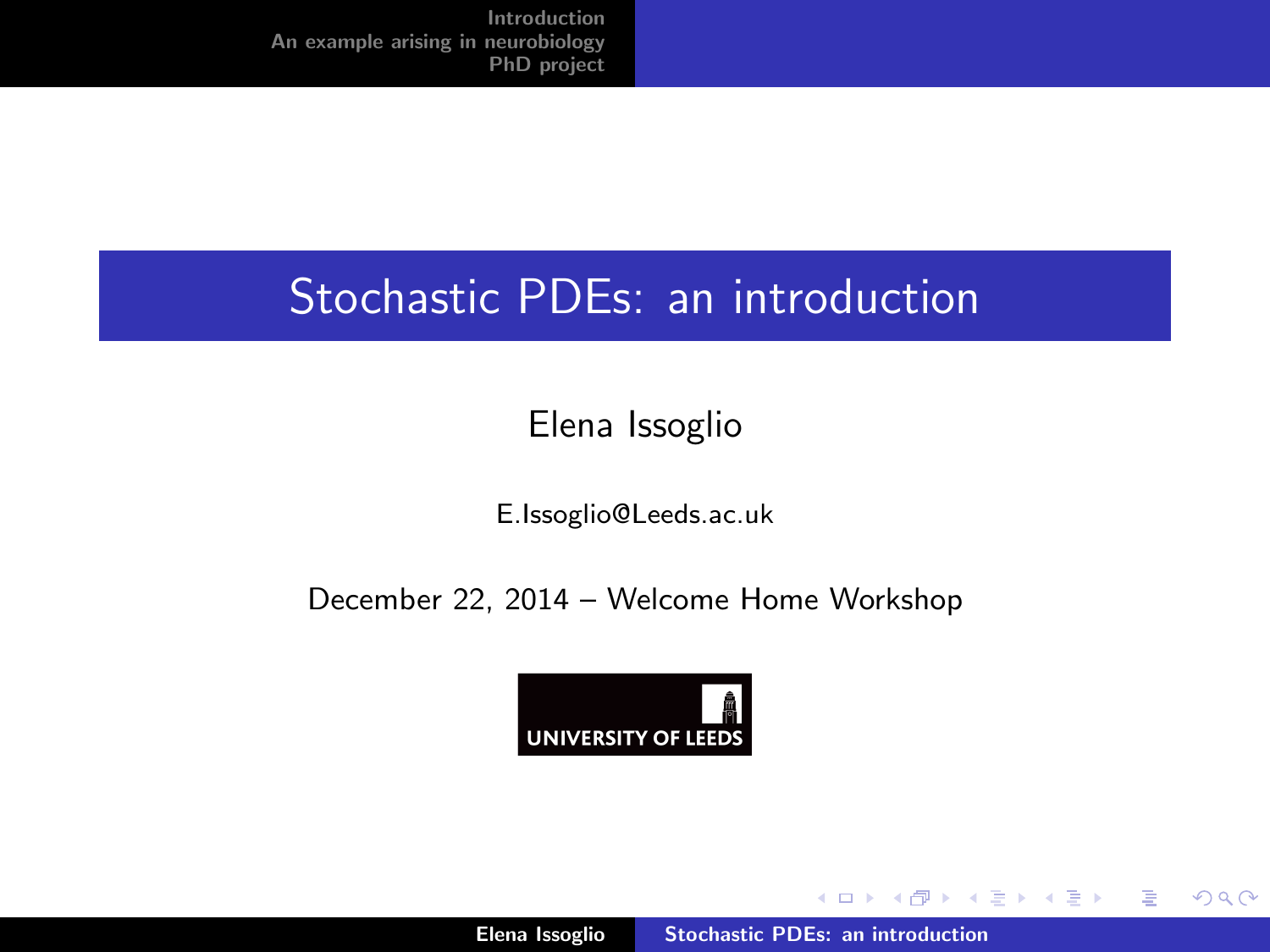#### [Introduction](#page-2-0)

[What are SPDEs?](#page-3-0) [A classical example](#page-6-0) [How do we solve SPDEs?](#page-9-0)

#### [An example arising in neurobiology](#page-11-0)

[A neuronal model](#page-12-0) [The stochastic heat equation](#page-16-0)

### [PhD project](#page-21-0)

[The problem](#page-22-0) [The questions](#page-25-0)

 $\leftarrow$ 

三

つくい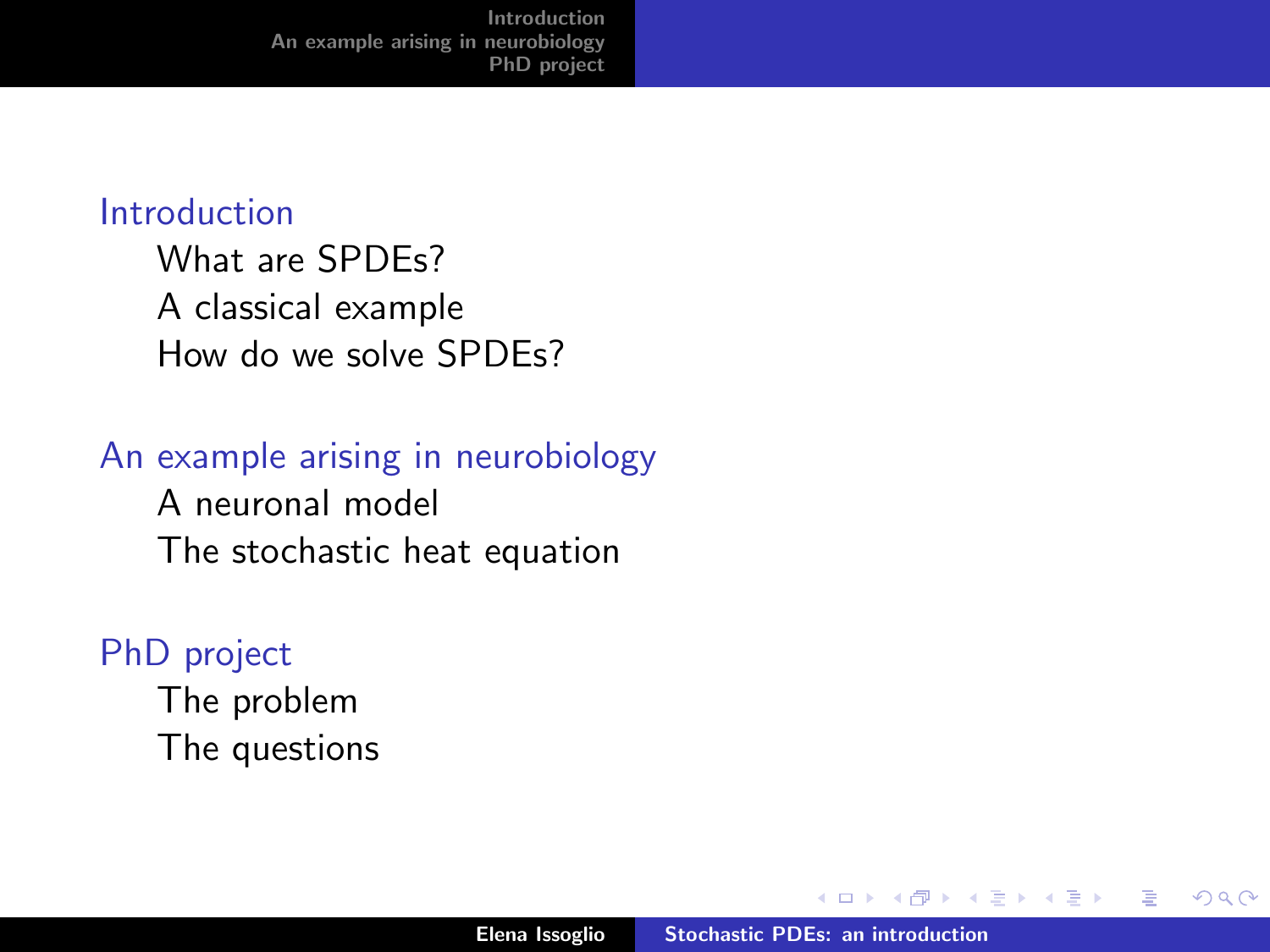<span id="page-2-0"></span>[Introduction](#page-2-0) [An example arising in neurobiology](#page-11-0) [PhD project](#page-21-0) [What are SPDEs?](#page-3-0) [A classical example](#page-6-0) [How do we solve SPDEs?](#page-9-0)

#### [Introduction](#page-2-0)

[What are SPDEs?](#page-3-0) [A classical example](#page-6-0) [How do we solve SPDEs?](#page-9-0)

#### [An example arising in neurobiology](#page-11-0)

[A neuronal model](#page-12-0) [The stochastic heat equation](#page-16-0)

#### [PhD project](#page-21-0)

[The problem](#page-22-0) [The questions](#page-25-0)

 $4.17 \times$ 

 $\leftarrow$   $\overline{m}$   $\rightarrow$ 

 $\rightarrow$   $\pm$   $\rightarrow$ **A E**  つくい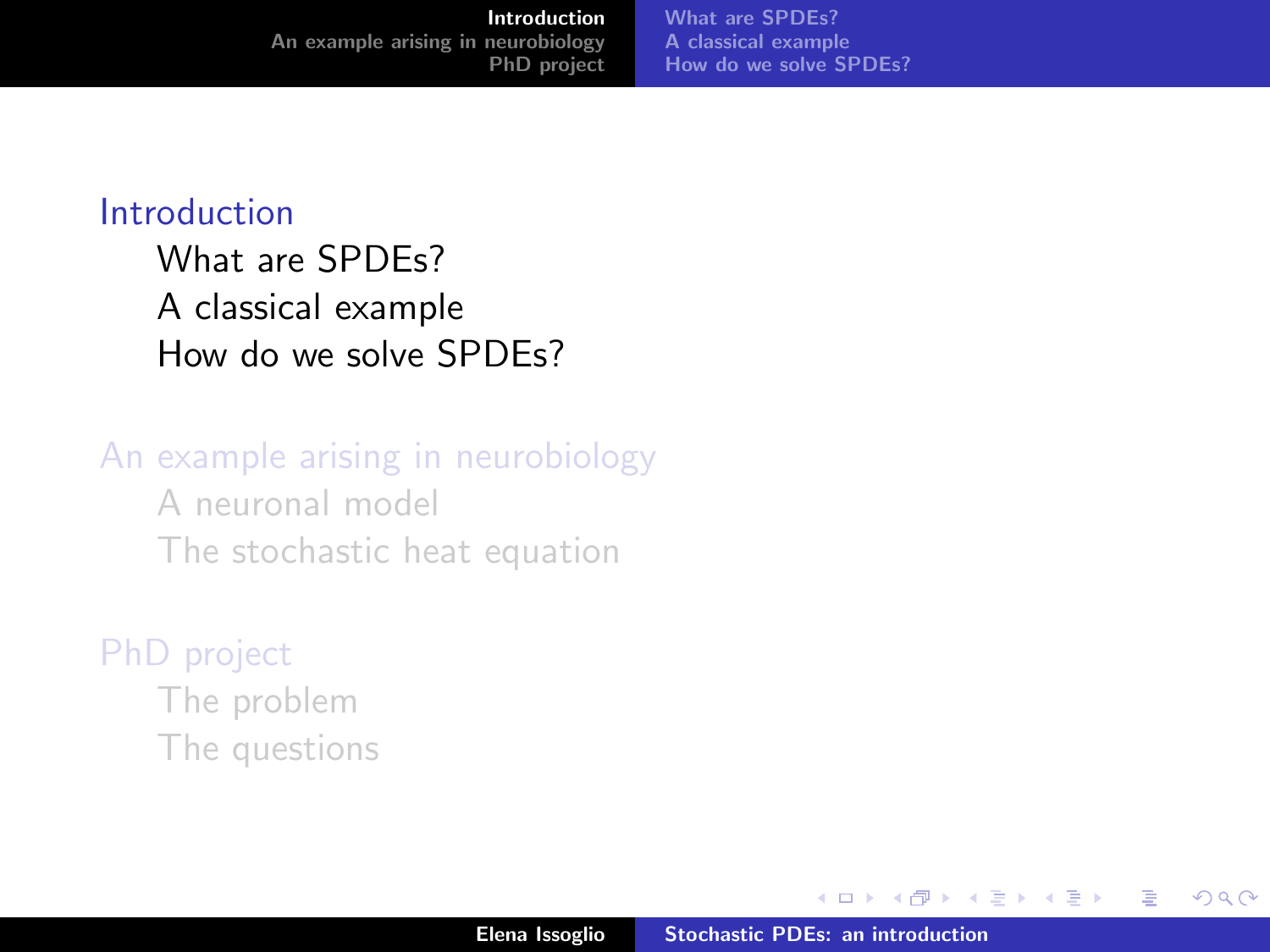<span id="page-3-0"></span>What are SPDEs? SPDE stands for Stochastic Partial Differential Equation.

PDE "+ noise" → Stochastic PDE

 $\blacktriangleright$  The noise is any random function which evolves in time: stochastic process

Tools From analysis and probability theory.

イロト イ母 トイラト イラト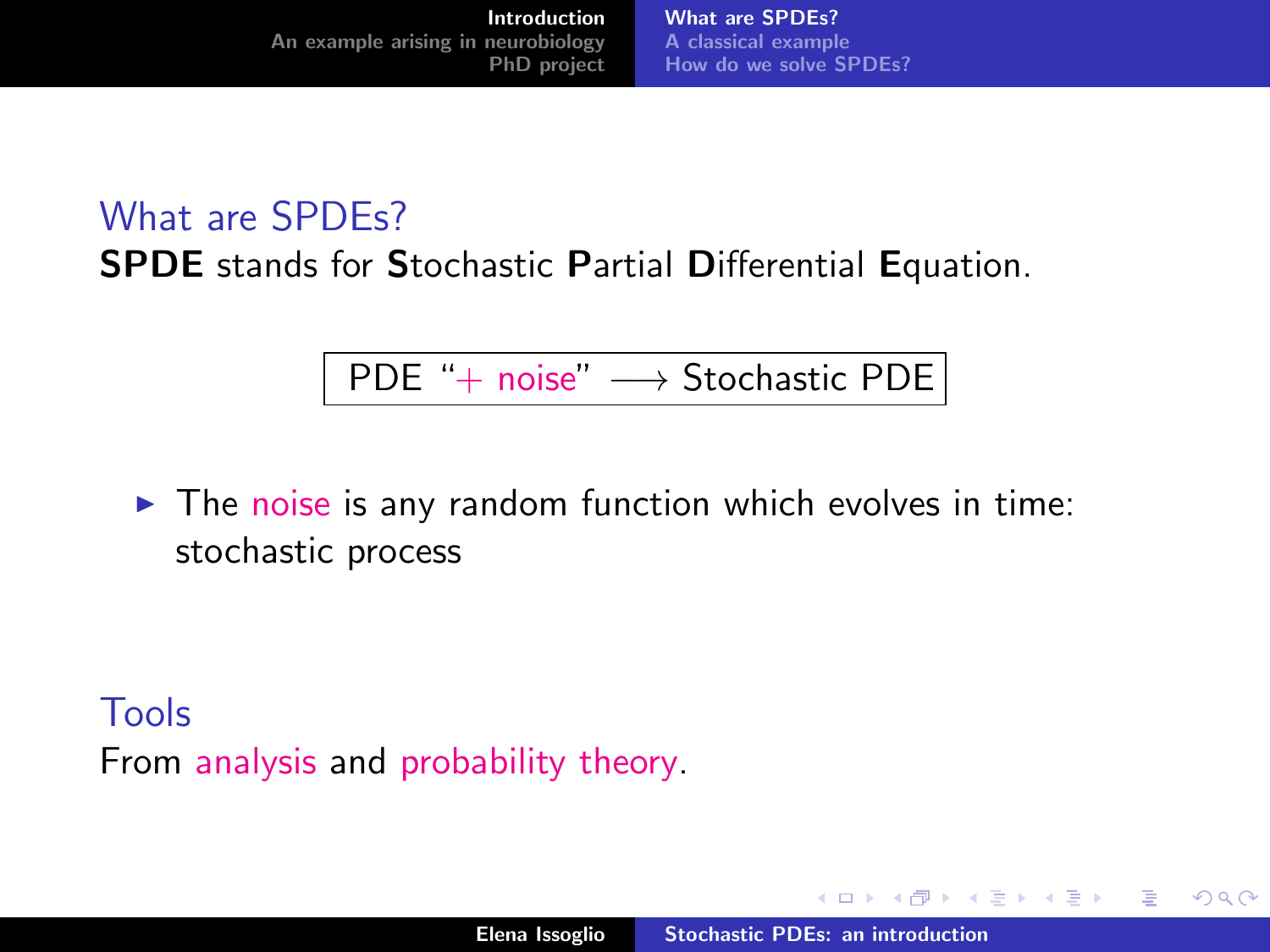#### Stochastic processes



Figure: One realization of a Brownian Motion and a Brownian bridge.

 $4.17 \times$ 

 $\leftarrow$   $\leftarrow$   $\leftarrow$ **A** B K (人 語 )

 $2Q$ 

≣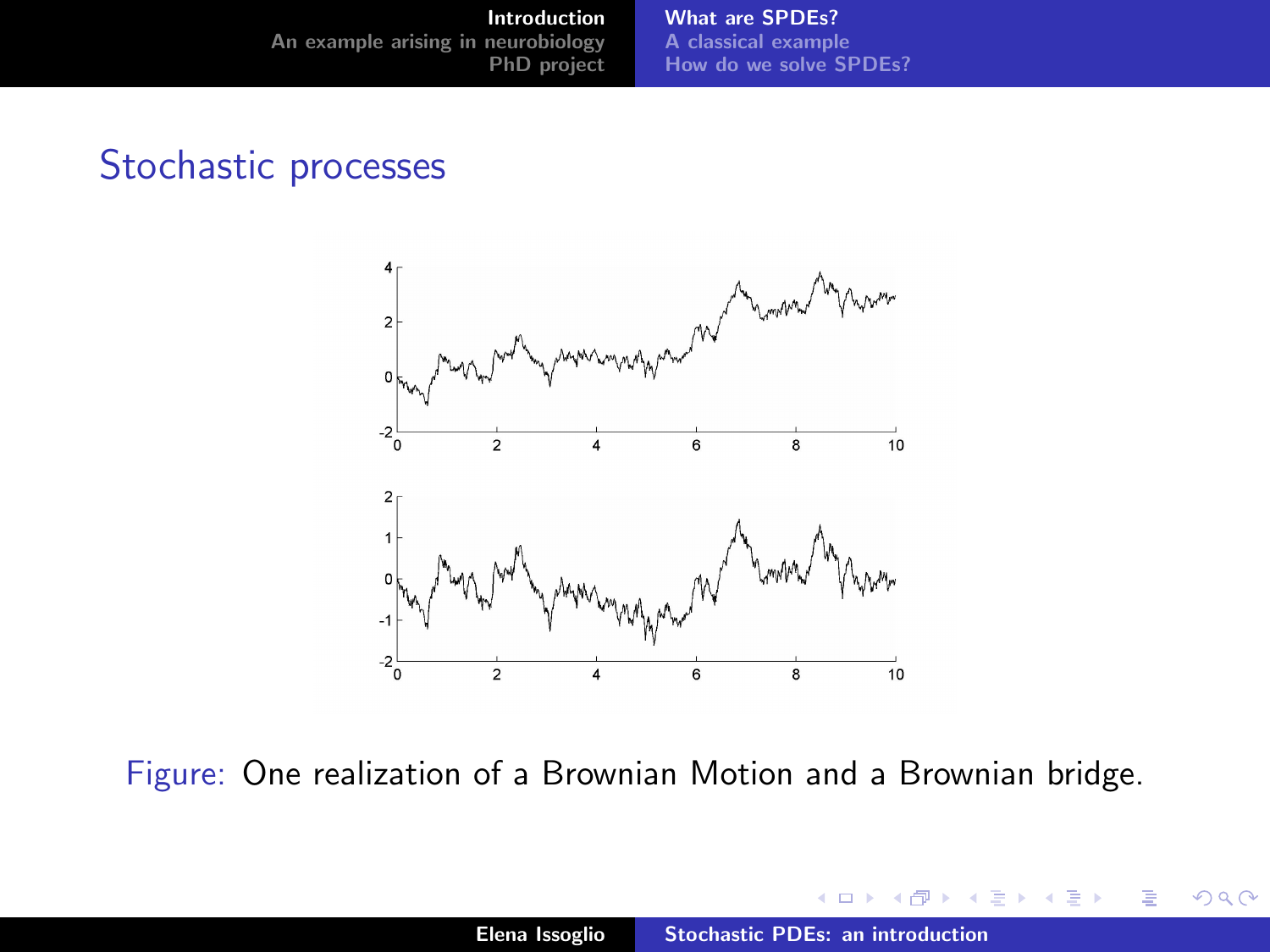PDE "+ noise"

#### Why do we study SPDEs?

- $\triangleright$  PDEs can describe several phenomena (physics, biology, medicine): heat or sound propagation, fluid flow, transport of substances, population dynamics, neuronal activity, traffic modelling, ...
- $\blacktriangleright$  difficult to take into account every aspect of the problem..
- $\blacktriangleright$  ..therefore useful to consider stochastic perturbations: stochastic heat equation, stochastic Navier-Stokes equation, stochastic Rall's linear cable equation, stochastic transport equations, forward rate dynamics, ...

イロメ イ部メ イヨメ イヨメー

つくい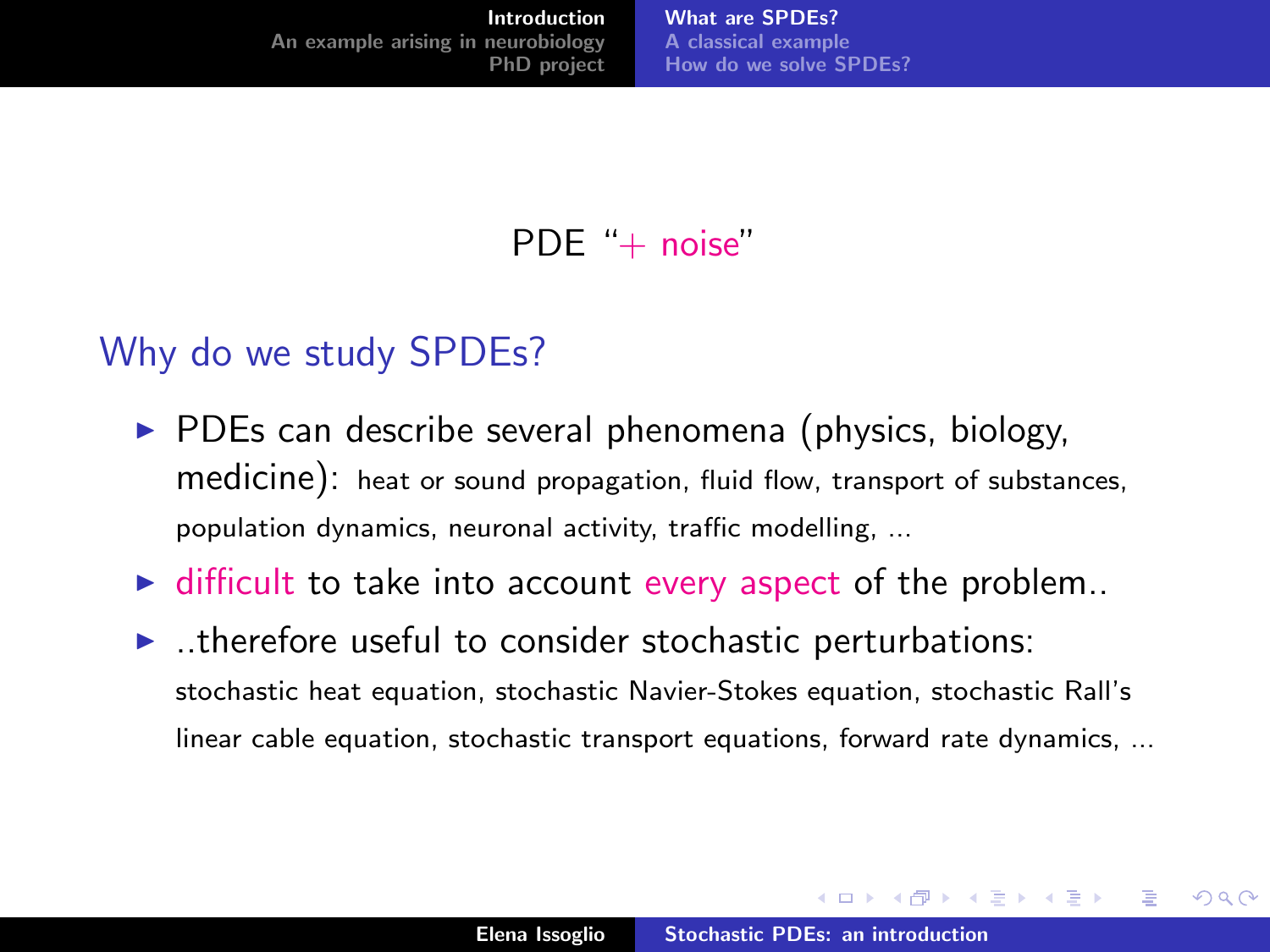## <span id="page-6-0"></span>A classical example: the vibrating string

- $\triangleright$  Consider a guitar string left outdoor during a sandstorm.
- $\triangleright$  The grains of sands hit the string continuously but irregularly.
- $\triangleright$  The number of grains hitting dx is essentially independent of the number hitting  $dy$  in time  $dt$ .
- $\triangleright$  W(dt, dx) is the random measure of the number of hits in  $(dt, dx)$ , called space-time white noise

[Walsh, 1984] An Introduction to Stochastic Partial Differential Equations

イロメ マ桐 メラミンマチャ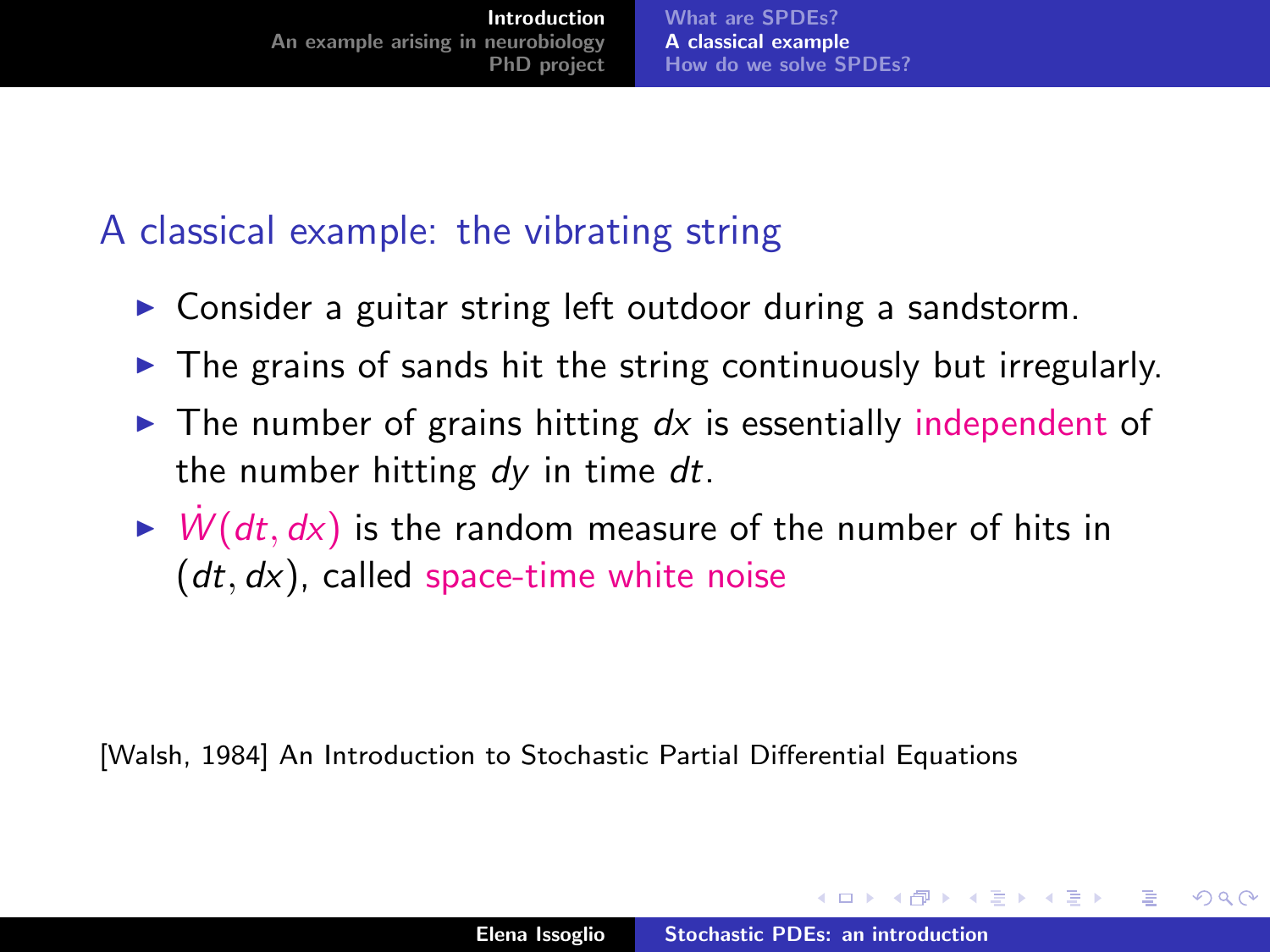In the position of the string  $V(t, x)$  will satisfy a inhomogeneous wave equation driven by a space-time white noise.

$$
\frac{\partial^2 V}{\partial t^2}(t,x) = \frac{\partial^2 V}{\partial x^2}(t,x) + W
$$

for  $t > 0, x \in [a, b]$ 

 $\blacktriangleright$  initial conditions

$$
V(0,x)=\frac{\partial V}{\partial t}(t,x)=0
$$

for  $x \in [a, b]$ 

 $4.17 \times$ 

4 A F

**ALCOHOL:** 

- 4 E F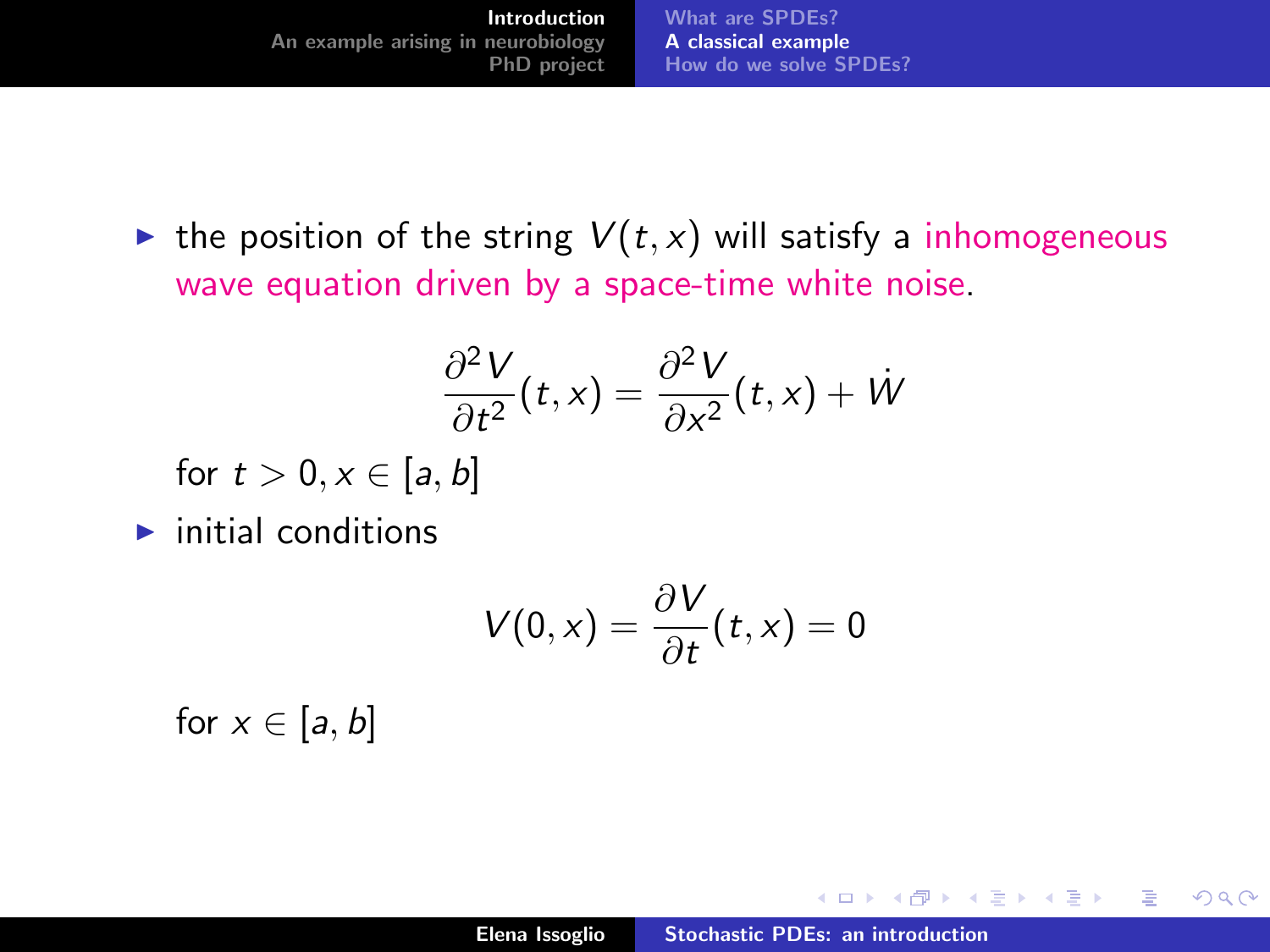#### Figure: One realization of the Brownian sheet W



The space-time white noise  $\dot{W}$  is the "derivative" (in the distributional sense) of a Brownian sheet.

K ロ ▶ K 倒 ▶

 $\Omega$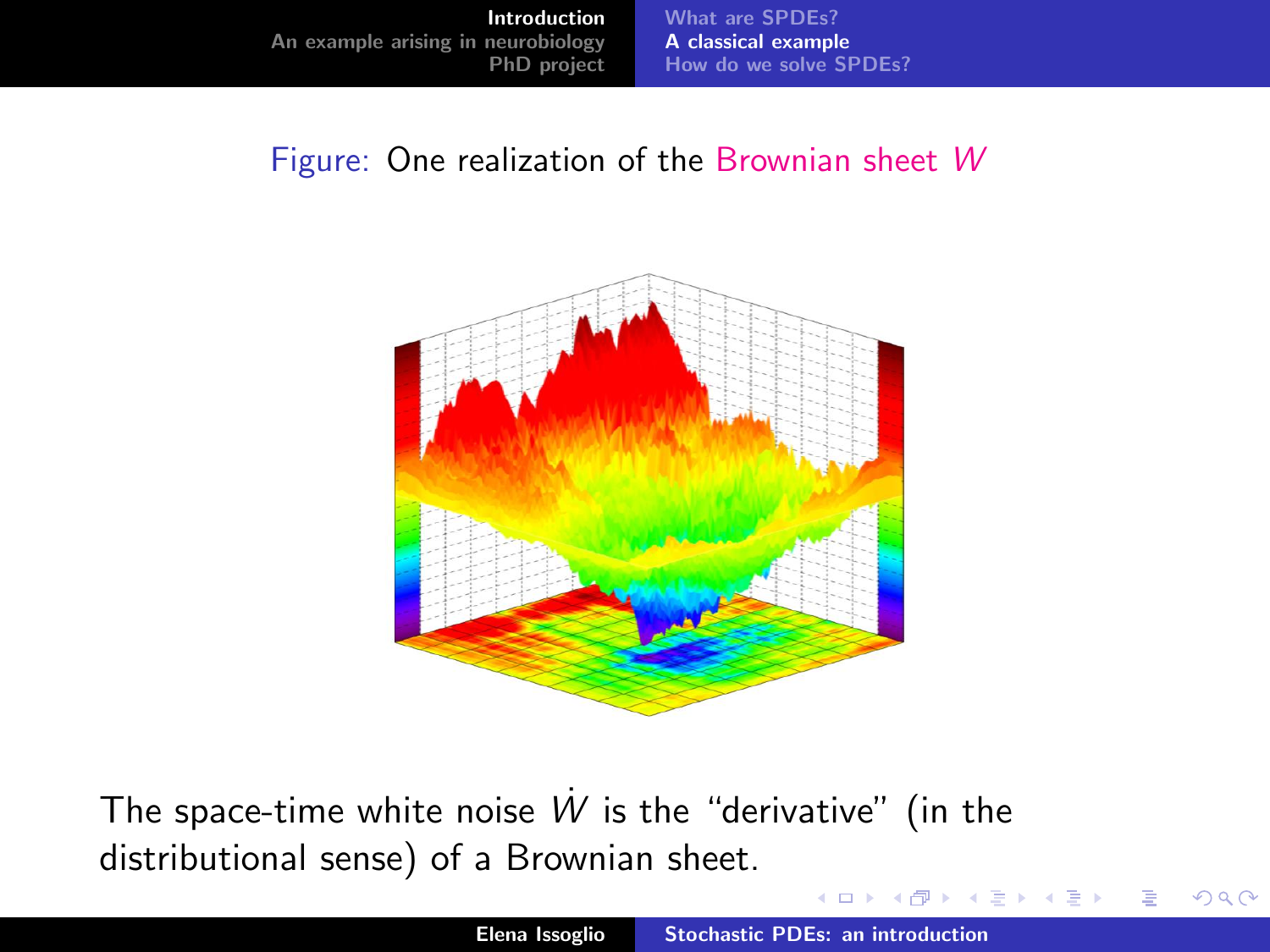<span id="page-9-0"></span>[Introduction](#page-2-0) [An example arising in neurobiology](#page-11-0) [PhD project](#page-21-0)

[What are SPDEs?](#page-3-0) [A classical example](#page-6-0) [How do we solve SPDEs?](#page-9-0)

## Which noise do we consider?

 $\blacktriangleright$  ...

- ▶ of Brownian type: martingale processes, Itô calculus
- $\triangleright$  of fractional Brownian type: Gaussian process, stationary increments but not independent, non-Markovian, Hölder continuous paths
- $\triangleright$  of Lévy type: independent and stationary increments, jumps are allowed

K ロ ⊁ K 倒 ≯ K ミ ⊁ K ミ ⊁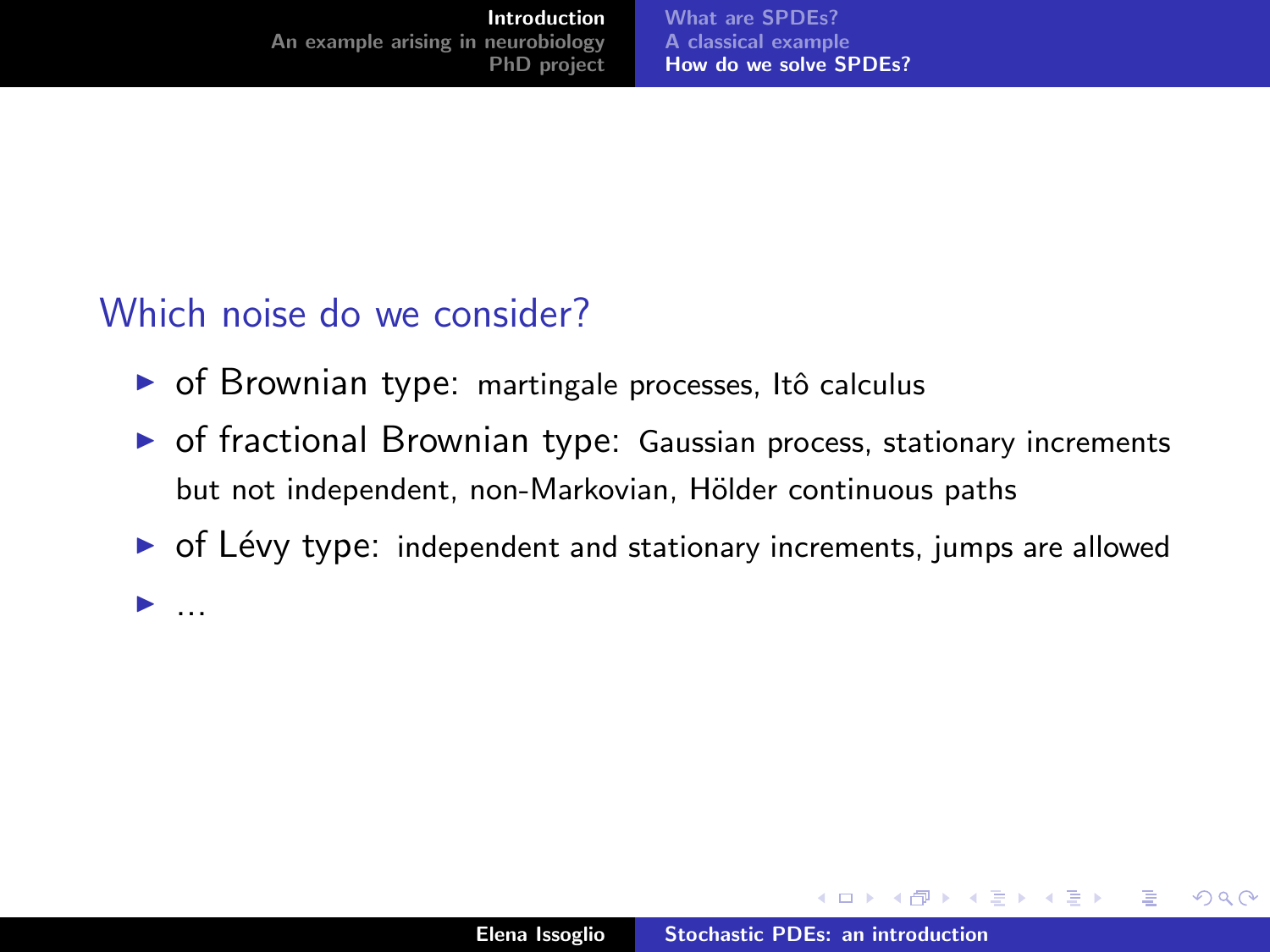### How do we solve SPDEs?

- $\triangleright$  define rigorously the equation: what is the noise?
- $\blacktriangleright$  define the notion of solution: distribution? function? weak? mild?
- $\triangleright$  define the notion of integration with respect to the noise
- $\triangleright$  find the solution and study its regularity
- [Walsh, 1986] Brownian sheet approach
- [Da Prato, Zabczyk, 1992] Hilbert space description
- [Russo Vallois, 1993], [Lyons, 1994], [Z¨ahle, 2002] Stieltjest-type integral, rought paths, pathwise method
- [Holden et al., 1996] Hida distributions, Wick product

 $\bullet$  ...

メロメ メ御 メメ きょ メモメ

つくい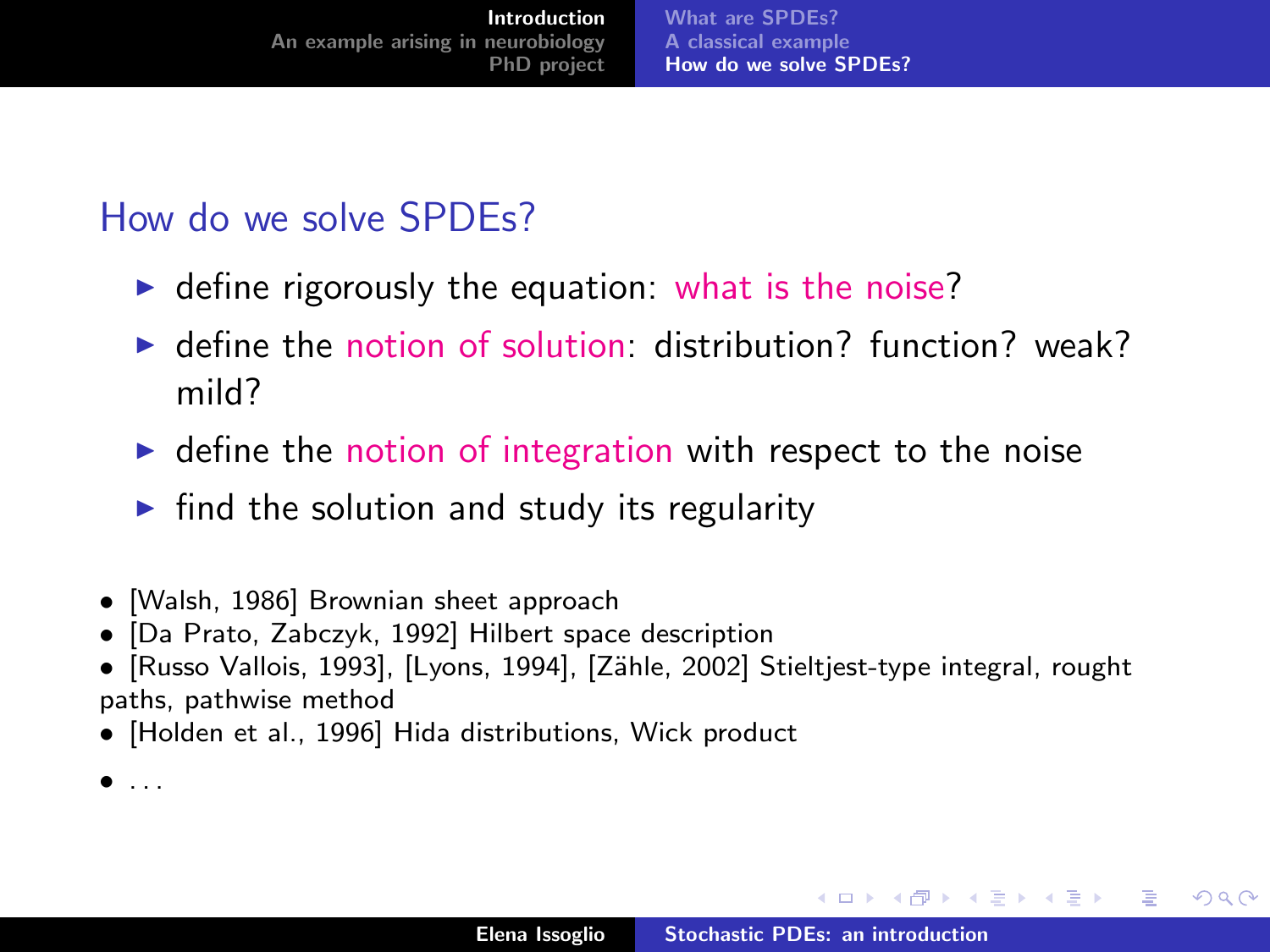#### <span id="page-11-0"></span>[Introduction](#page-2-0)

[What are SPDEs?](#page-3-0) [A classical example](#page-6-0) [How do we solve SPDEs?](#page-9-0)

## [An example arising in neurobiology](#page-11-0) [A neuronal model](#page-12-0) [The stochastic heat equation](#page-16-0)

#### [PhD project](#page-21-0)

[The problem](#page-22-0) [The questions](#page-25-0)

a mills.

 $\leftarrow$   $\leftarrow$   $\leftarrow$ 

→ 差 → → 差 →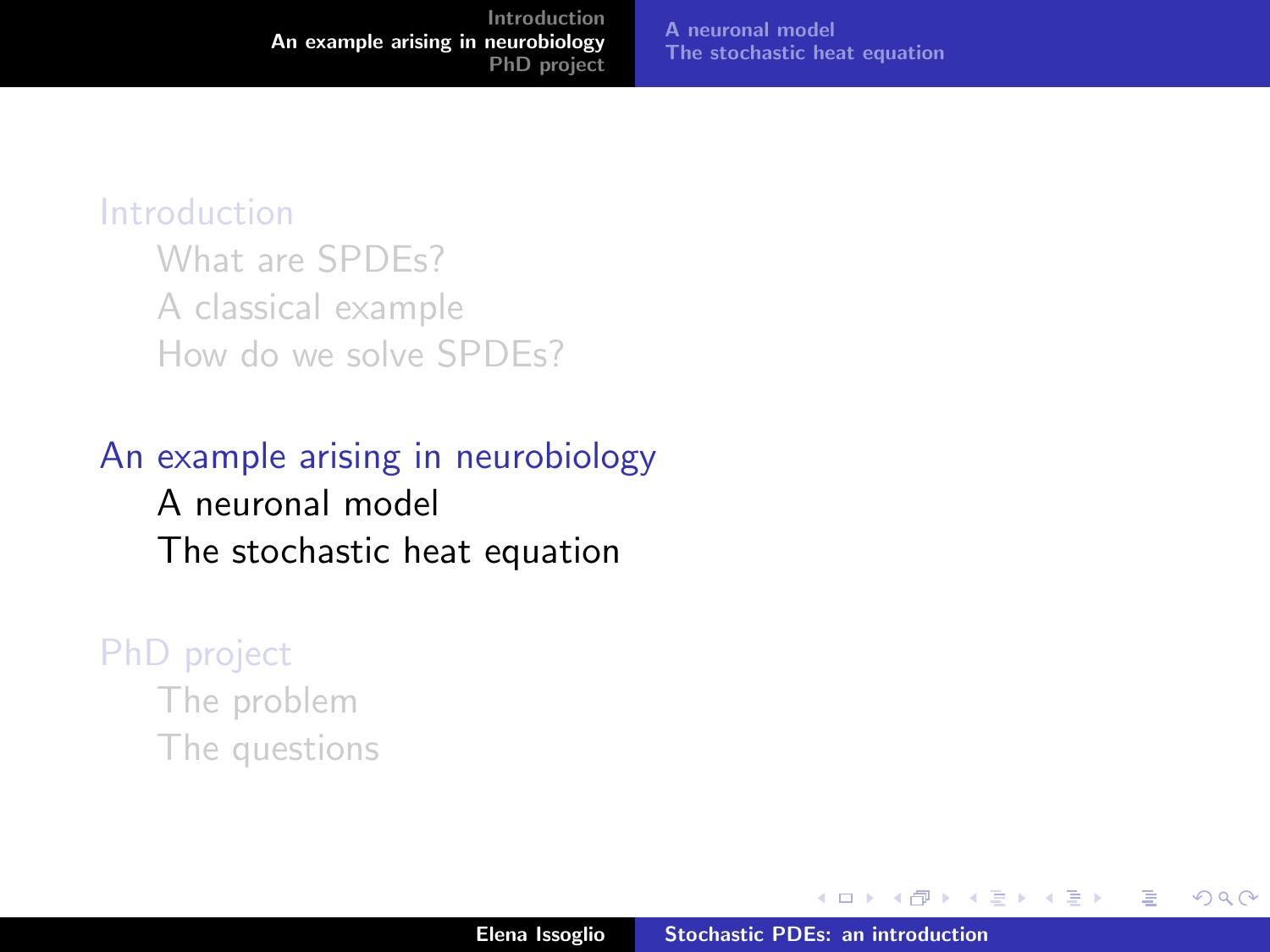[Introduction](#page-2-0) [An example arising in neurobiology](#page-11-0) [PhD project](#page-21-0) [A neuronal model](#page-12-0) [The stochastic heat equation](#page-16-0)

## <span id="page-12-0"></span>A neuronal model

- $\triangleright$  Neuronal cells comprise three main parts (the soma, the axon and the dendrites)
- $\triangleright$  with the junctions (called synapses) neurons emit and receive impulses of current.

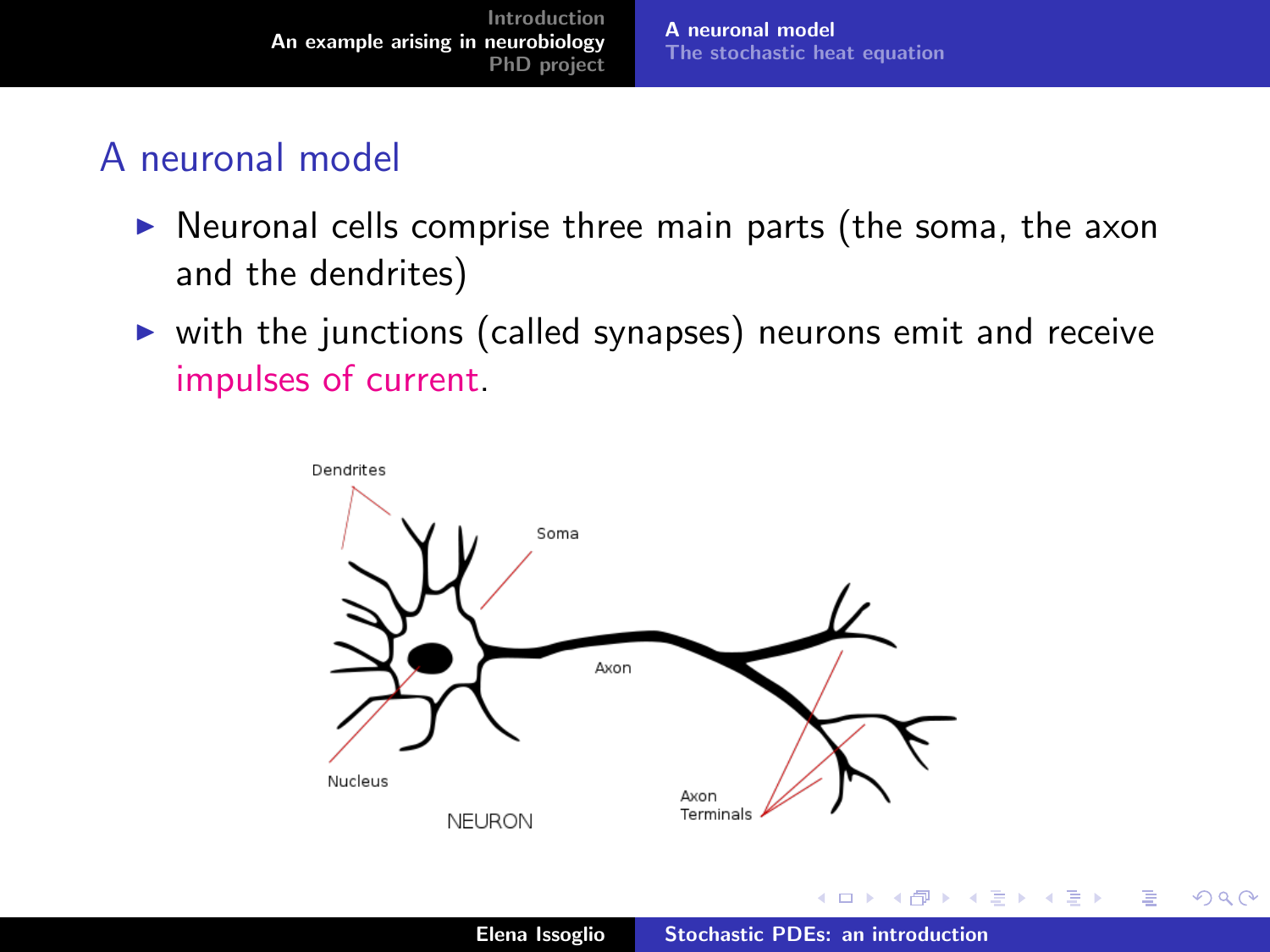[Introduction](#page-2-0) [An example arising in neurobiology](#page-11-0) [PhD project](#page-21-0)

[A neuronal model](#page-12-0) [The stochastic heat equation](#page-16-0)

#### Behaviour of a dendritic tree

A long thin cylinder which acts as an electrical cable.



**K ロ ト K 倒 ト K ミ ト** 

一 4 (重) 8

E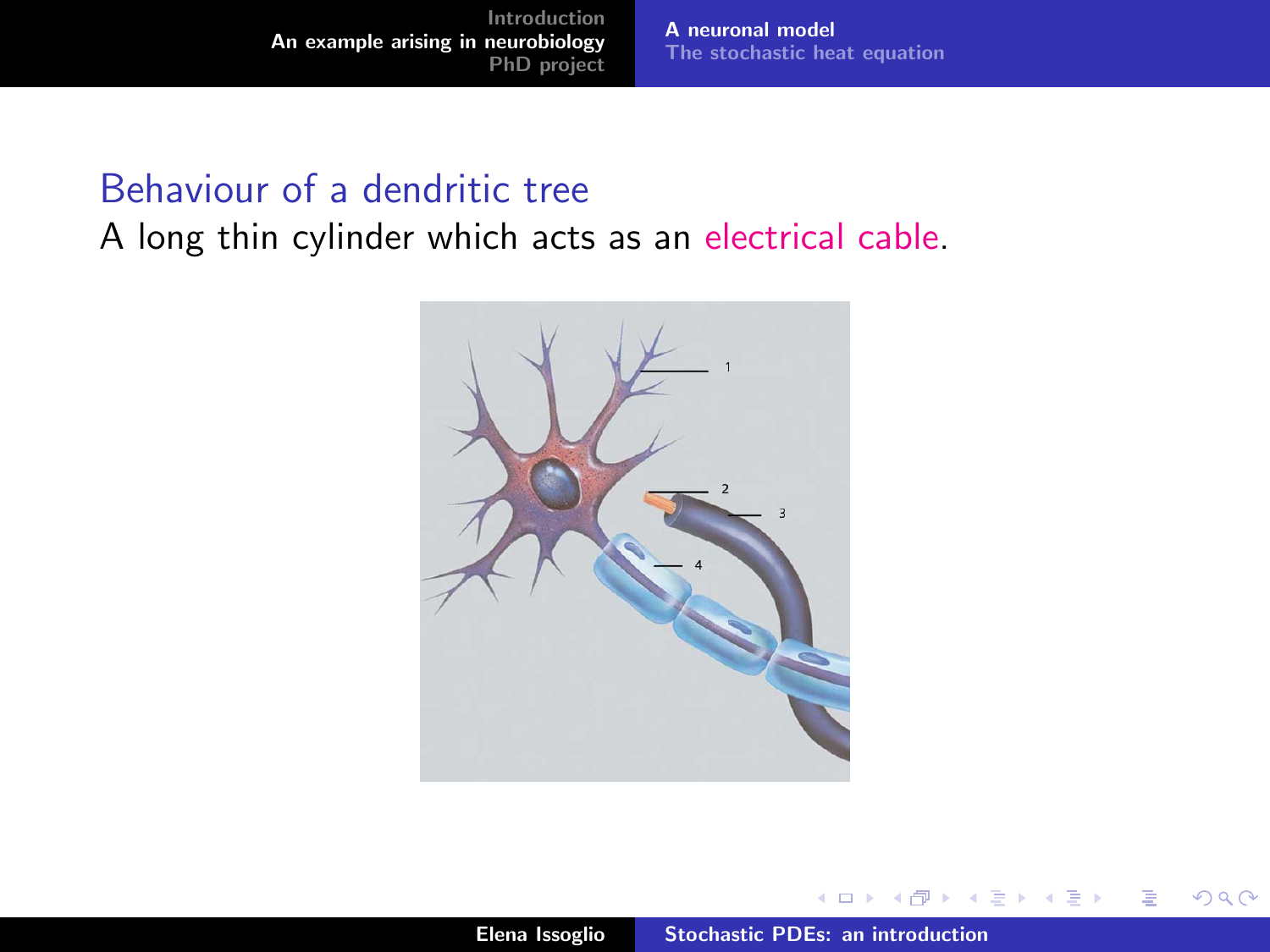## The model

- $\triangleright$   $V(t, x)$  indicates the electric potential at time t and point x
- $\triangleright$  the potential is governed by a system of non-linear PDEs (Hodgkin-Huxley equations)
- $\triangleright$  well approximated by the cable equation

$$
\frac{\partial V}{\partial t} = \frac{\partial^2 V}{\partial x^2} - V
$$

 $\blacktriangleright$   $F(t, x)$  indicates the current impulse arriving at time t in x

$$
\frac{\partial V}{\partial t} = \frac{\partial^2 V}{\partial x^2} - V + F
$$

メロメ メ母メ メミメメミメ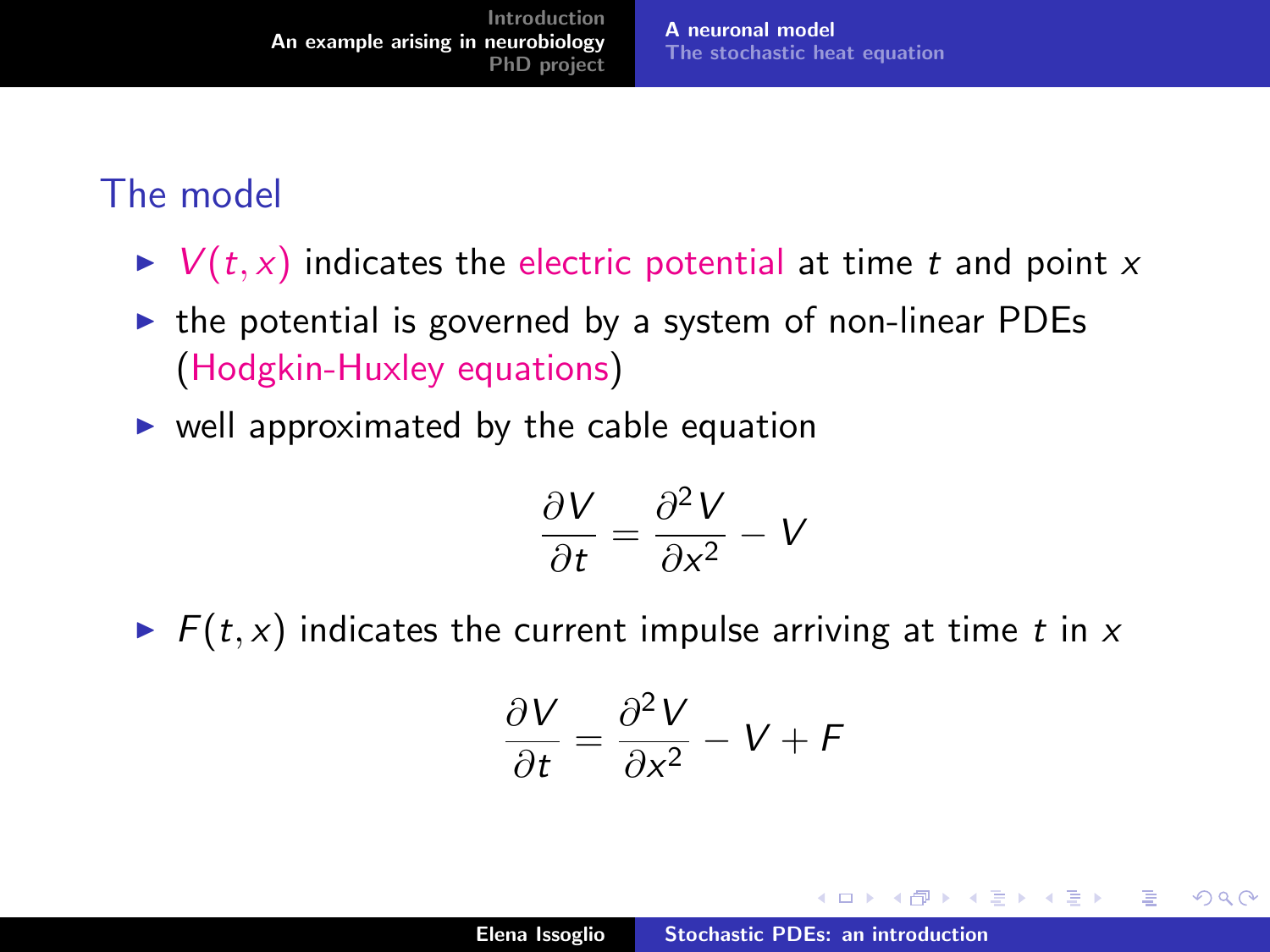## The impulse F

- $\triangleright$  immense number of very small impulses
- $\blacktriangleright$  take  $F$  stochastic
- $\triangleright$  F can be modelled by a white noise  $\dot{W}$

## The stochastic PDE

$$
\begin{cases}\n\frac{\partial V}{\partial t} = \frac{\partial^2 V}{\partial x^2} - V + \dot{W}, & t > 0, x \in [0, \pi] \\
\frac{\partial V}{\partial x}(t, 0) = \frac{\partial V}{\partial x}(t, \pi) = 0, & t > 0 \\
V(0, x) = 0, & x \in [0, \pi]\n\end{cases}
$$

K ロ ⊁ K 倒 ≯ K ミ ⊁ K ミ ⊁

 $2Q$ 

目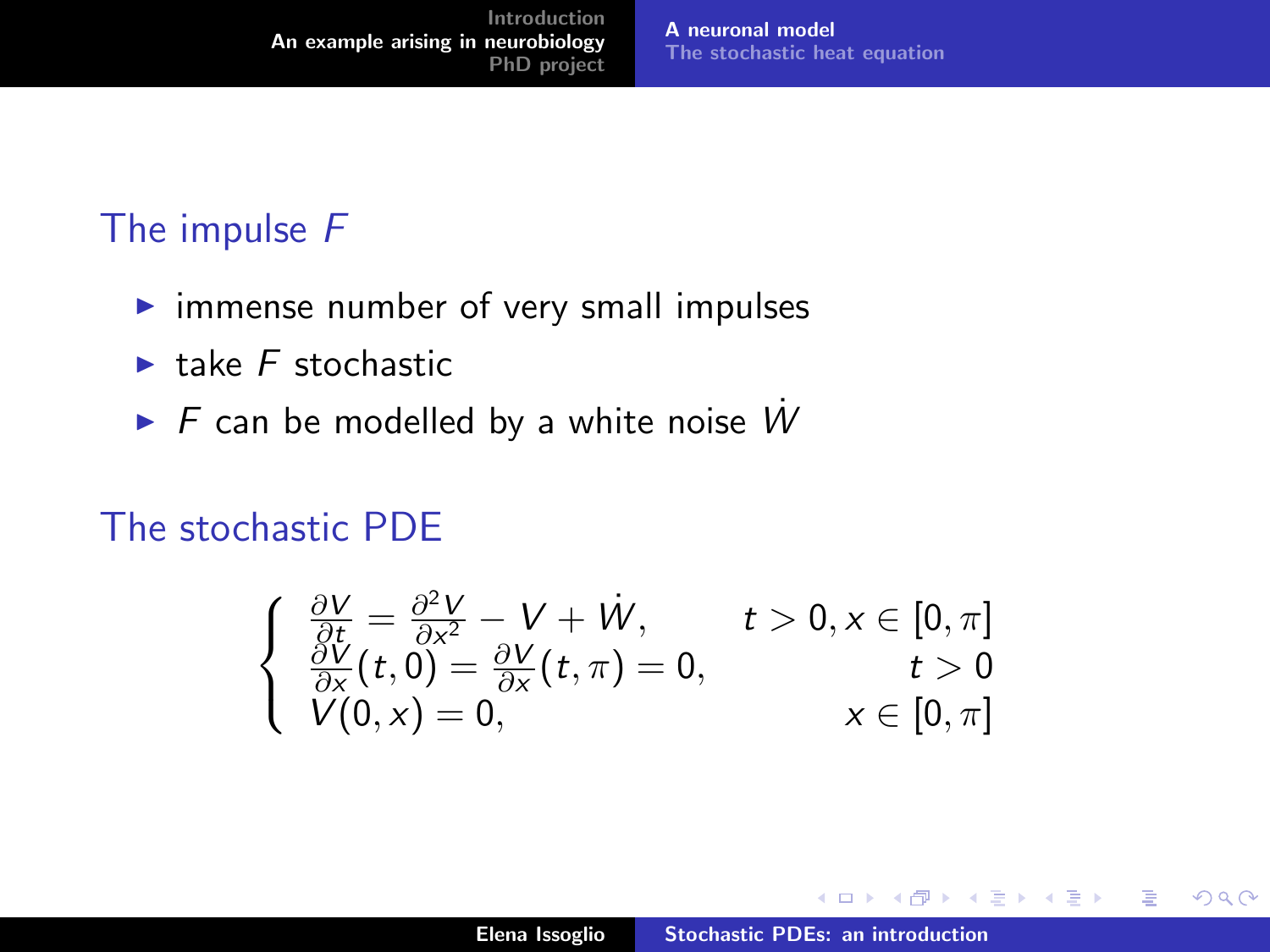<span id="page-16-0"></span>[Introduction](#page-2-0) [An example arising in neurobiology](#page-11-0) [PhD project](#page-21-0) [A neuronal model](#page-12-0) [The stochastic heat equation](#page-16-0)

#### The deterministic heat equation

 $\blacktriangleright$  the homogeneous case

$$
\frac{\partial}{\partial t}u(t,x)=\frac{\partial^2}{\partial x^2}u(t,x)
$$

ighthrow with initial condition  $u(0, x) = \delta(x)$  has solution

$$
u(t,x) = \Phi(t,x) := \frac{1}{\sqrt{4\pi t}} \exp\left\{-\frac{x^2}{4t}\right\}
$$

which is called foundamental solution.

イロメ イ部メ イヨメ イヨメー

重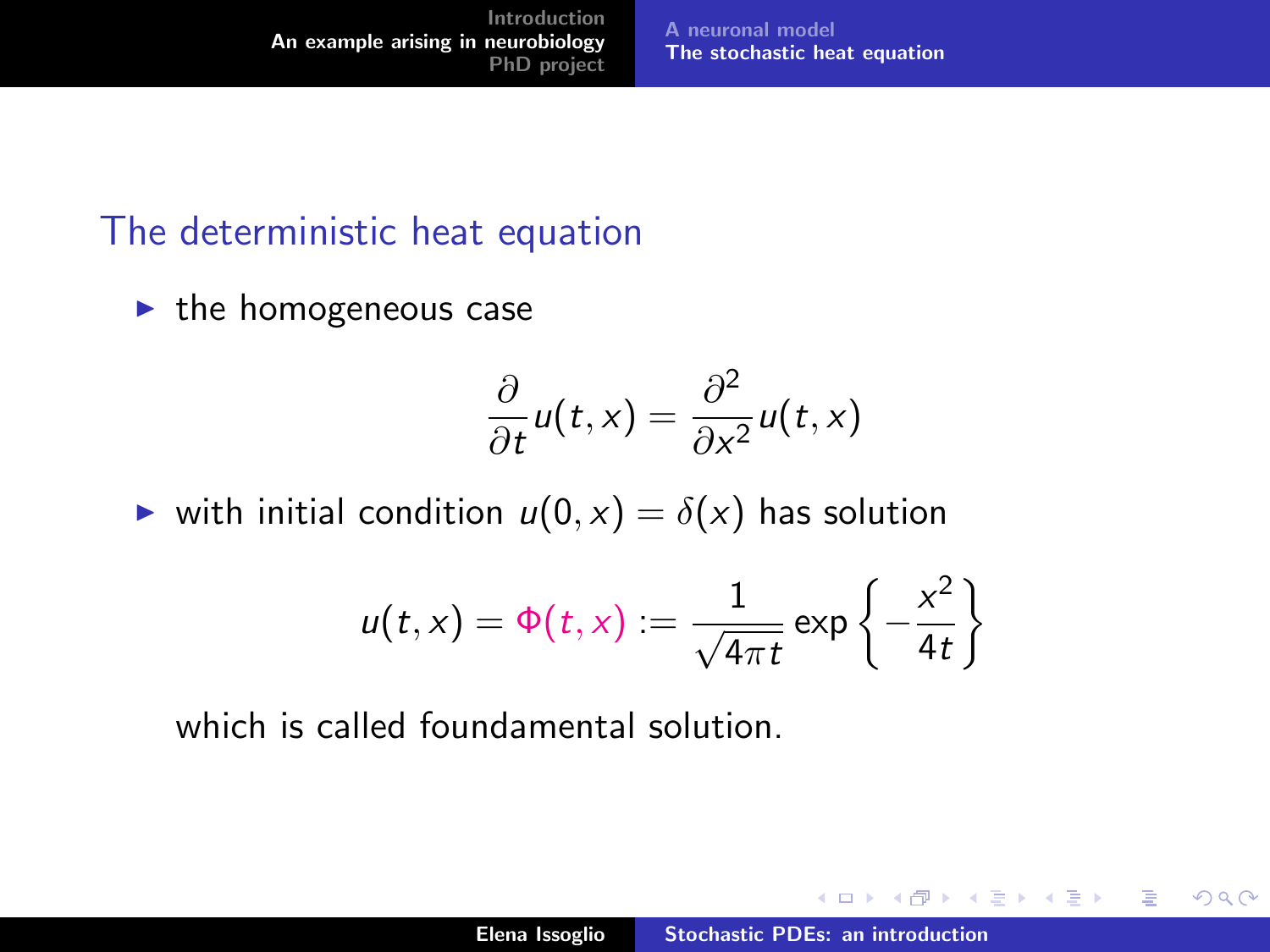$\blacktriangleright$  the inhomogeneous case

$$
\frac{\partial}{\partial t}u(t,x)=\frac{\partial^2}{\partial x^2}u(t,x)+g(t,x)
$$

ighthrow with initial condition  $u(0, x) = 0$  has solution

$$
u(t,x)=\int_0^t\int_{-\infty}^\infty \Phi(t-s,x-y)g(s,y)dyds
$$

that is the convolution between  $\Phi$  and  $g$ .

イロメ イ部メ イヨメ イヨメー

重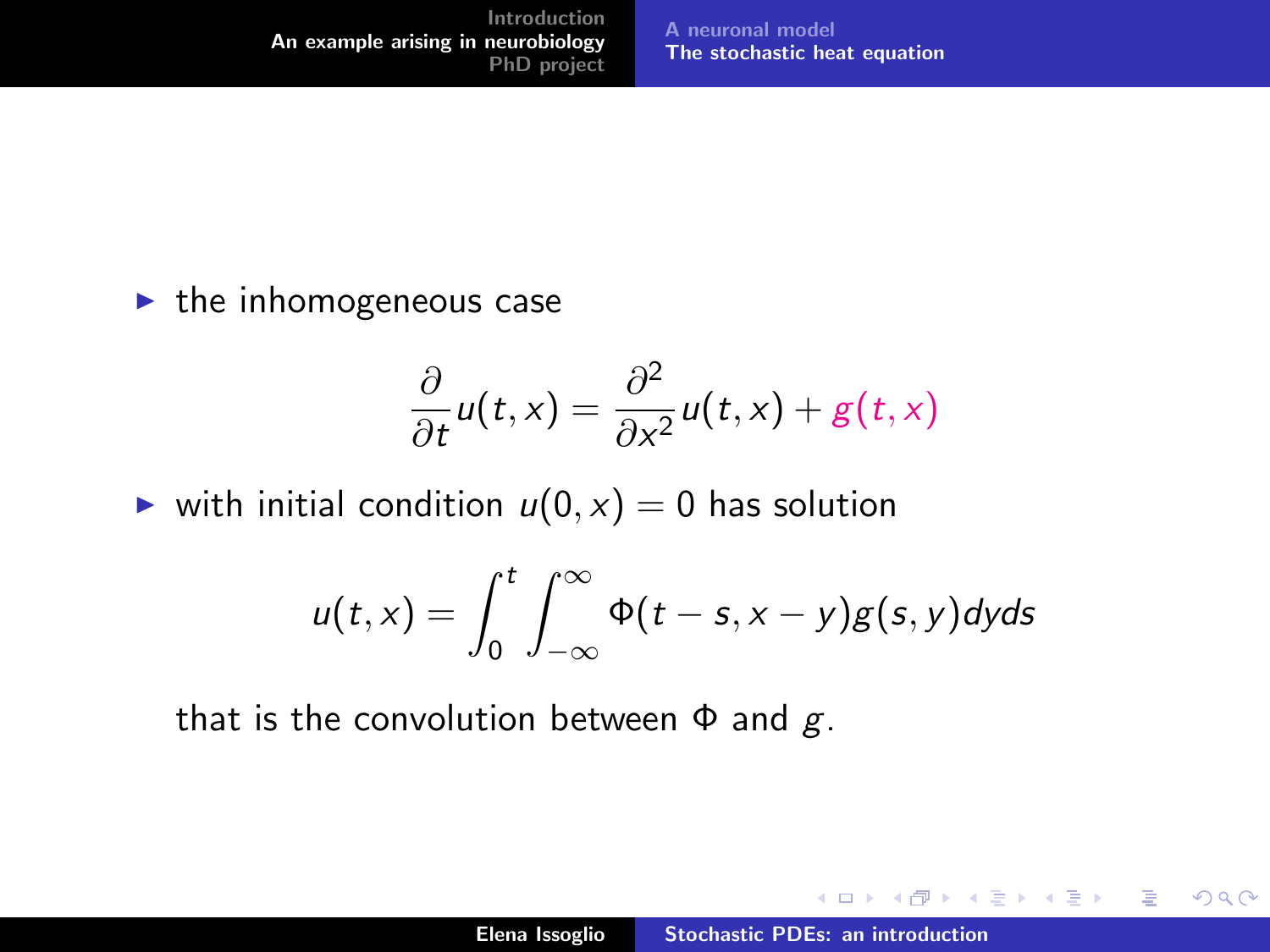#### The stochastic heat equation

$$
\frac{\partial}{\partial t}V(t,x) = \frac{\partial^2}{\partial x^2}V(t,x) + \overbrace{W(t,x)}^{\text{noise}}
$$

- $\triangleright$   $W(t, x) = W(t, x, \omega)$  stochastic process indexed by  $(t, x)$
- $\triangleright$  solution  $V(t, x) = V(t, x, \omega)$  is a stochastic process

a mills.

マーター マーティング

 $\Omega$ 

后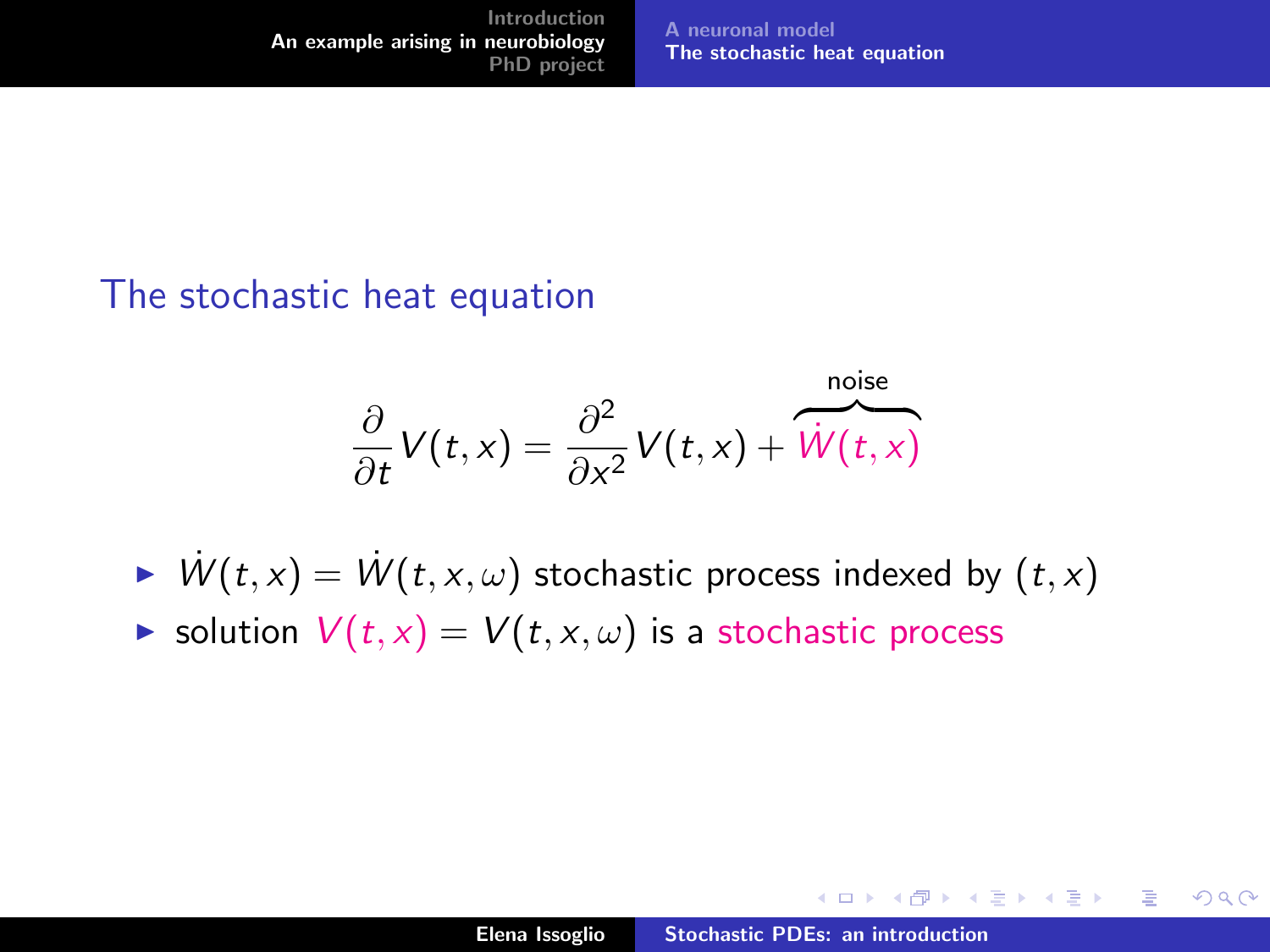#### The solution

Formally replace  $g(t, x)$  by  $W(t, x)$  to get

$$
V(t,x) = \int_0^t \int_{-\infty}^{\infty} \Phi(t-s,x-y)g(s,y)dsdy
$$
  
= 
$$
\int_0^t \int_{-\infty}^{\infty} \Phi(t-s,x-y)W(s,y)dsdy
$$
  
= 
$$
\int_0^t \int_{-\infty}^{\infty} \Phi(t-s,x-y)W(ds,dy)
$$

We have a stochastic integral!

a mills.

メタメメ ミメメ ミメ

重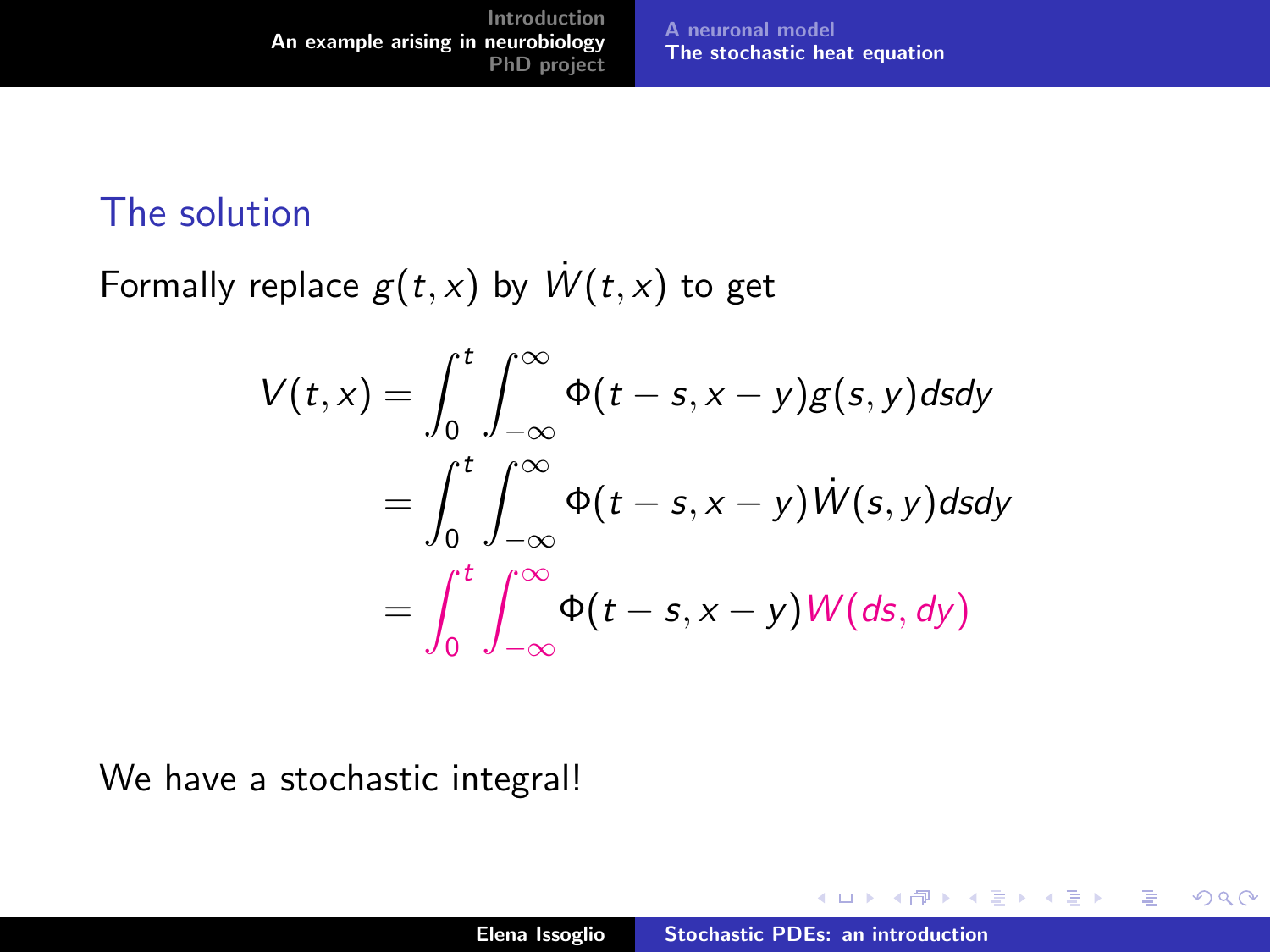## A peculiarity for the stochastic case

Space dimension 1:  $t \in [0, T]$  and  $x \in \mathbb{R}$ . The solution  $V(t, x)$  is a proper function. Space dimension 2:  $t \in [0, T]$  and  $x \in \mathbb{R}^2$ . The solution does not converge. Higher dimensions:  $t \in [0, T]$  and  $x \in \mathbb{R}^n$ . The solutions do not converge.

In higher dimensions  $n \geq 2$  solutions must be interpreted in the distributional sense.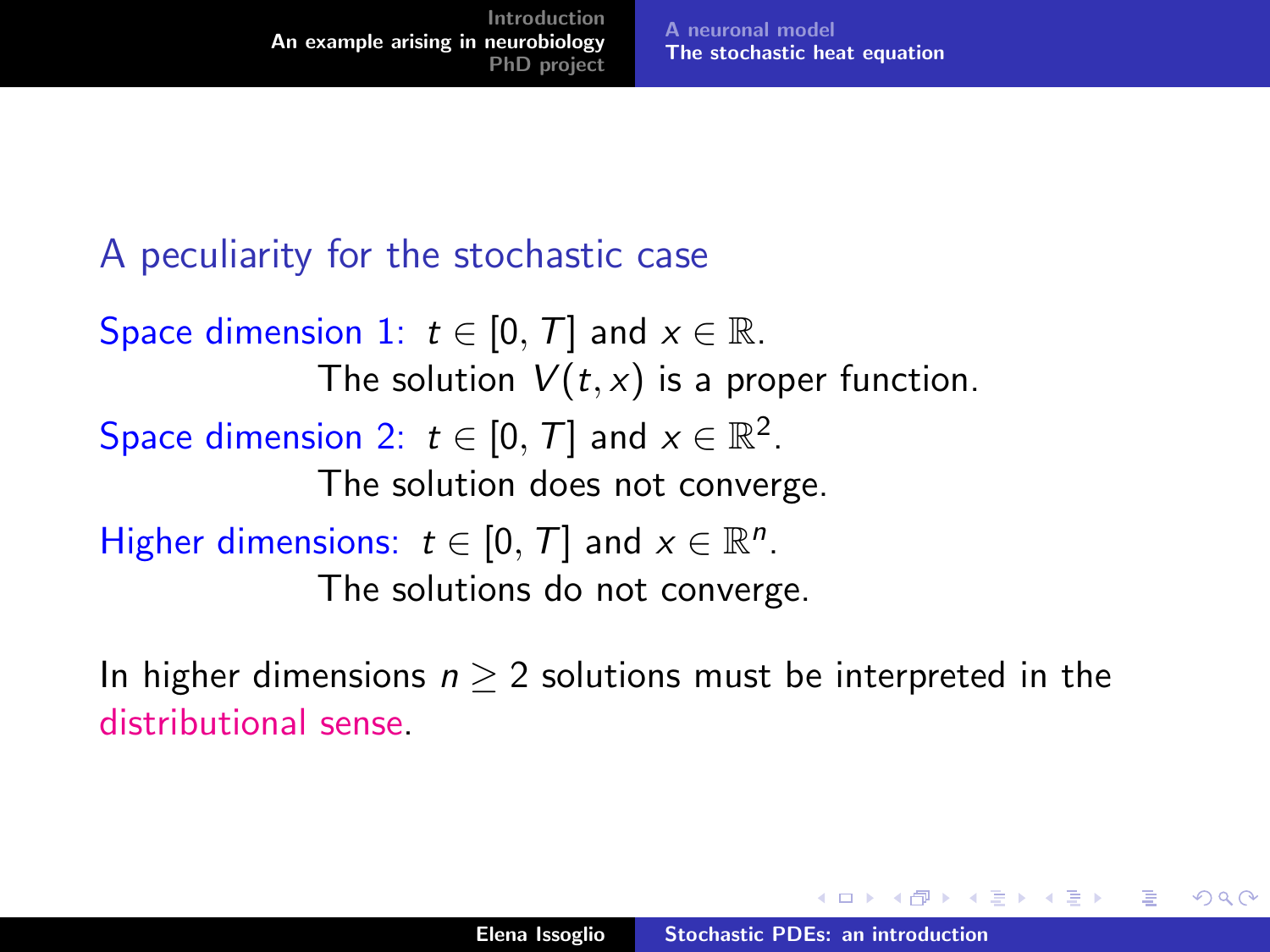<span id="page-21-0"></span>[Introduction](#page-2-0) [An example arising in neurobiology](#page-11-0) [PhD project](#page-21-0)

#### [The problem](#page-22-0) [The questions](#page-25-0)

#### [Introduction](#page-2-0)

[What are SPDEs?](#page-3-0) [A classical example](#page-6-0) [How do we solve SPDEs?](#page-9-0)

# [An example arising in neurobiology](#page-11-0) [A neuronal model](#page-12-0)

[The stochastic heat equation](#page-16-0)

## [PhD project](#page-21-0)

[The problem](#page-22-0) [The questions](#page-25-0)

 $4.171 +$ 

 $\leftarrow$   $\overline{m}$   $\rightarrow$ 

 $\rightarrow$   $\equiv$   $\rightarrow$ 

- 4 店)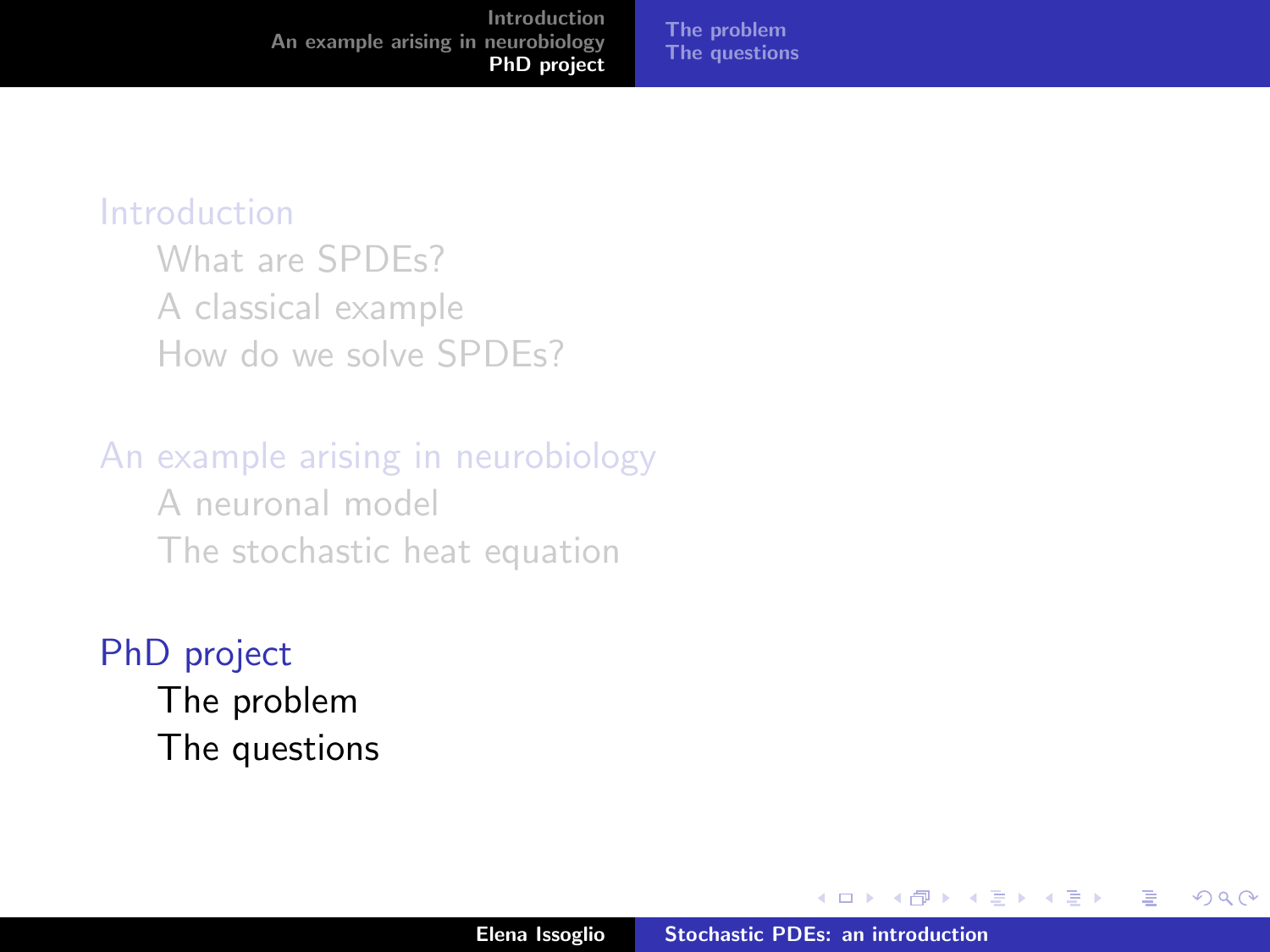## <span id="page-22-0"></span>A PhD Project in Leeds (E. Issoglio, J. Voß)

An Abstract Model for Surface Water Flow: Stochastic Differential Equations on Graphs and related Fractal Limits

- $\triangleright$  simplified model for the flow of water on land
- $\triangleright$  continuous rainfall on land channeled into river-system: graph



 $+$ 

 $\leftarrow$   $\overline{m}$   $\rightarrow$ 

つくい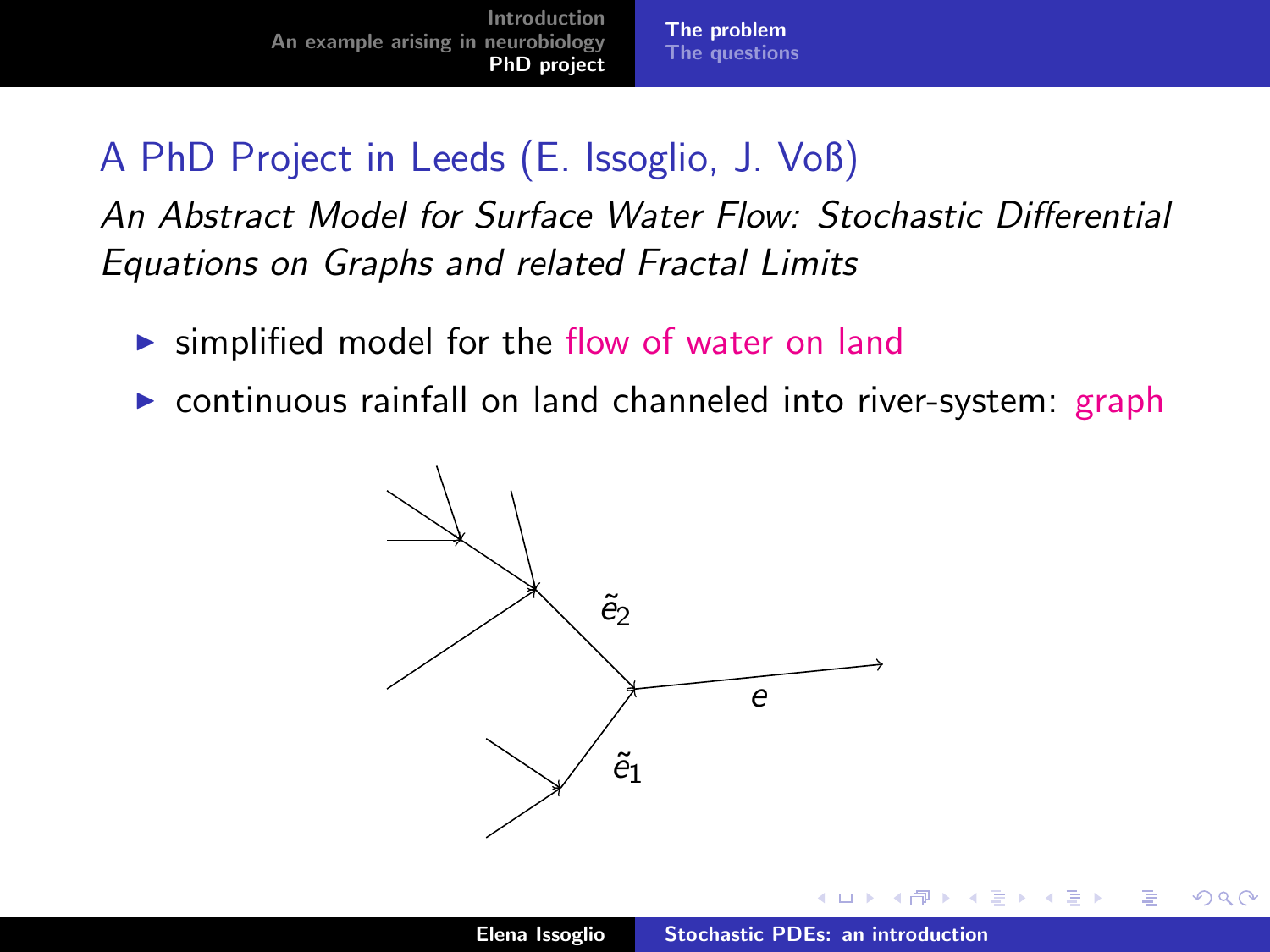ightharpoortanaller variable  $X_t^e$ : volume of water in edge e at time to



 $\triangleright$  conservation of water volume:

$$
\frac{dX_t^e}{dt} = \sum_{\tilde{e} \to e} \text{outflow}(\tilde{e}) - \text{outflow}(e) + \text{rain}
$$

**K ロ ト K 倒 ト K 走 ト** 

∢ 重→

扂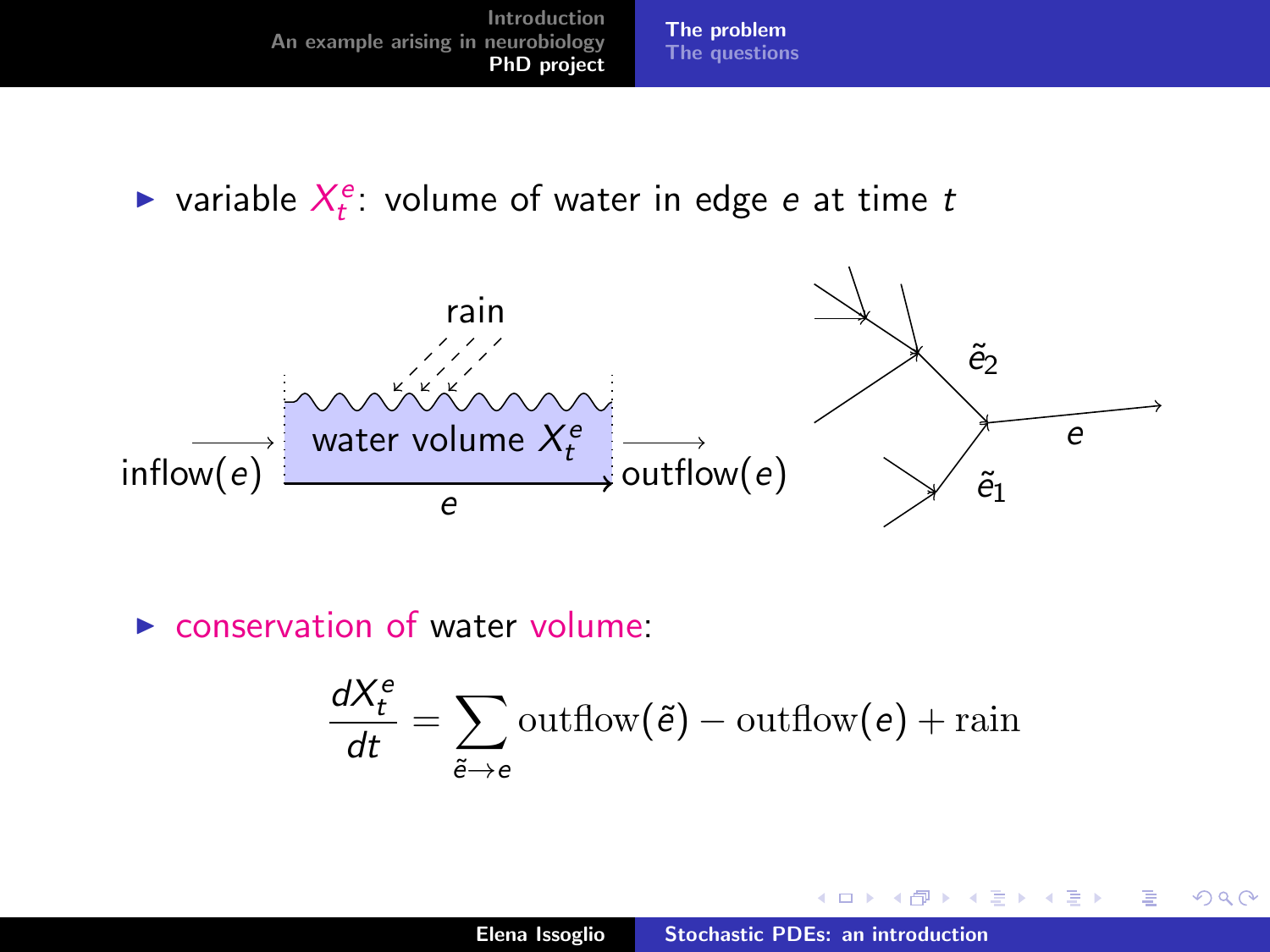$\triangleright$  Assumption: the outflow of an edge e is proportional to the volume of water "contained" in the edge, *i.e.* 

$$
\text{outflow}(e) = \frac{1}{C(e)} X_t^e.
$$

- $\triangleright$  The constant  $C(e)$  depends on the length, depth and slope of the river modelled by the edge e
- ► get a system of SDEs for  $(X_t^e)_{t\geq0}^{e\in E}$

<span id="page-24-0"></span>
$$
dX_t^e = \sum_{\tilde{e}\to e} \frac{1}{C(\tilde{e})} X_t^{\tilde{e}} dt - \frac{1}{C(e)} X_t^e dt + dR_t^e \qquad (*)
$$

 $\blacktriangleright$   $R_t^e$  random total amount of rain feeding into edge e

イロメ イ部メ イヨメ イヨメー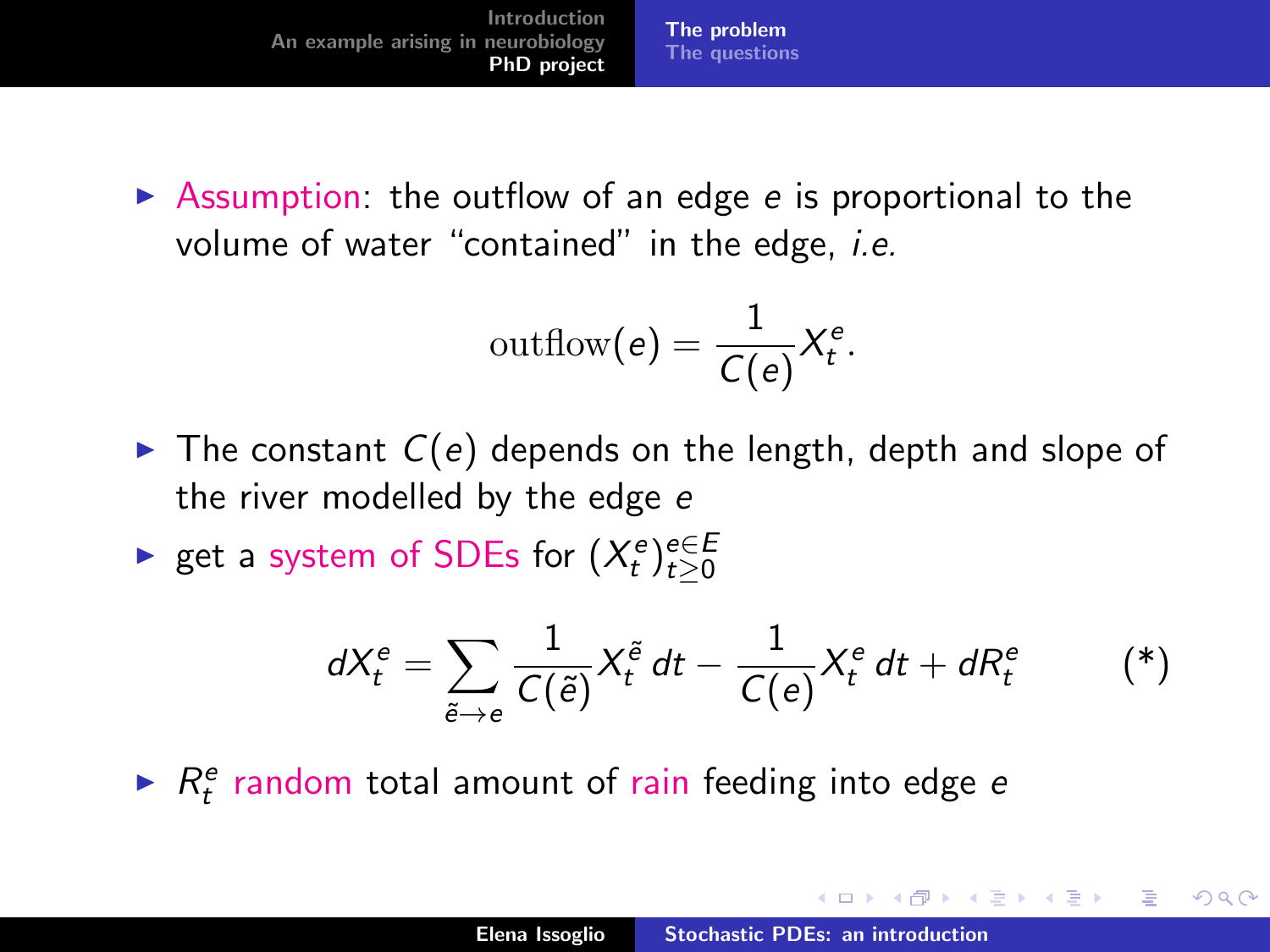## <span id="page-25-0"></span>Research directions

- 1. Study the system [\(\\*\)](#page-24-0) both numerically and analytically, including conservation properties of the system.
- 2. Increase the number of edges in the graph and obtain refined models. Study the behaviour of the system of SDEs in the limit.
- 3. Consider the limiting object, where the "river system" now is a fractal, covering all of the two-dimensional land surface, and the system of SDEs is transformed into a (degenerate) Stochastic Partial Differential Equation. Study this system.  $4. \ldots$

Contact me for more info at E.Issoglio@Leeds.ac.uk

イロメ イタメ イラメ イラメ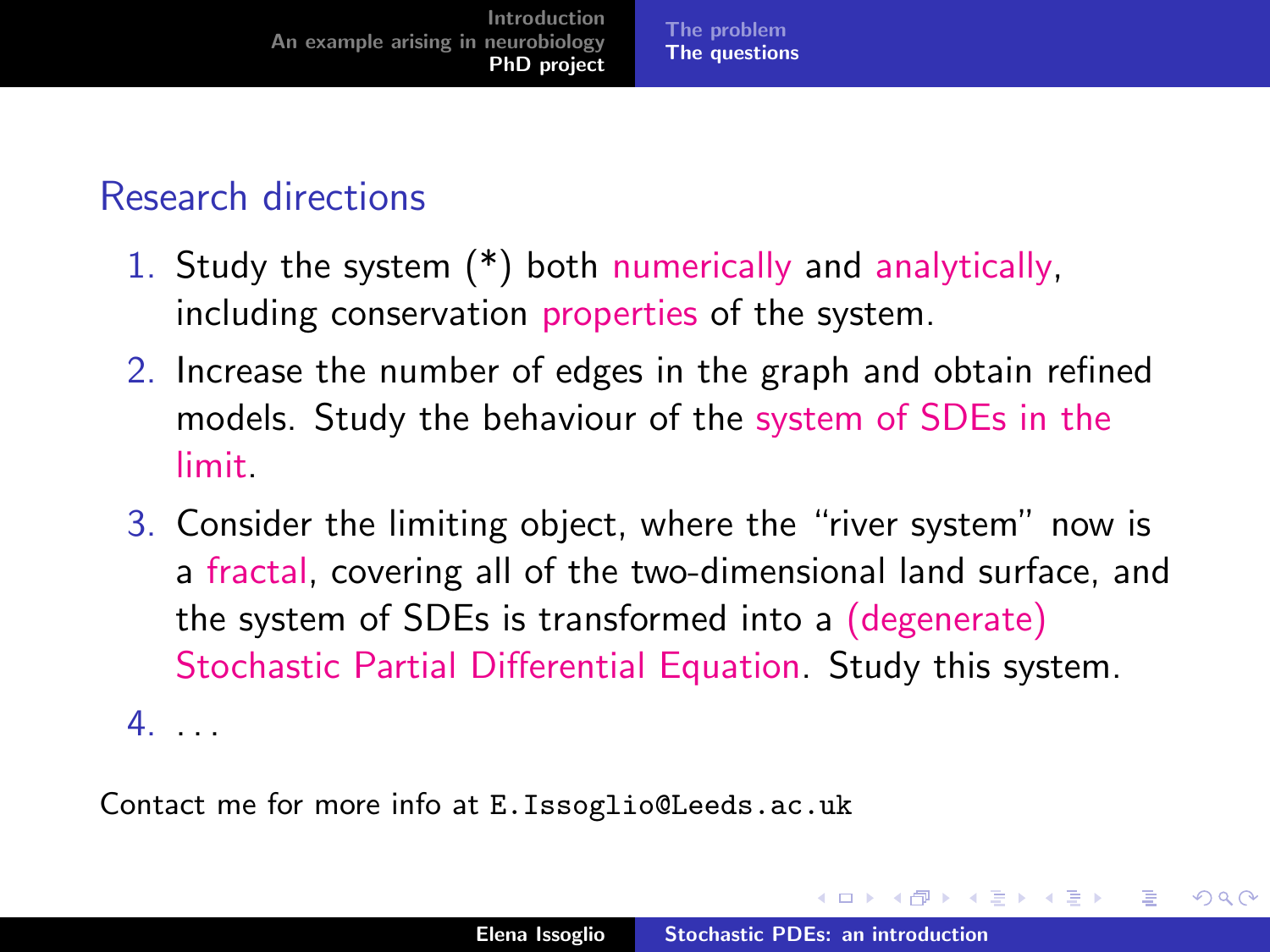### Conclusions:

- $\triangleright$  whenever we have a PDE where a stochastic component appears, we are dealing with a stochastic PDE
- $\triangleright$  SPDEs have a lot of applications in physics, biology, engineering, etc.
- $\triangleright$  to solve an SPDE one needs to give a meaning to the noise (e.g. space-time white noise)
- $\triangleright$  the techniques used in PDE theory are mimed for the SPDEs
- Available PhD Project at Leeds University: An Abstract Model for Surface Water Flow

Contact me for more info at E.Issoglio@Leeds.ac.uk

イロト イ母 トイラト イラト